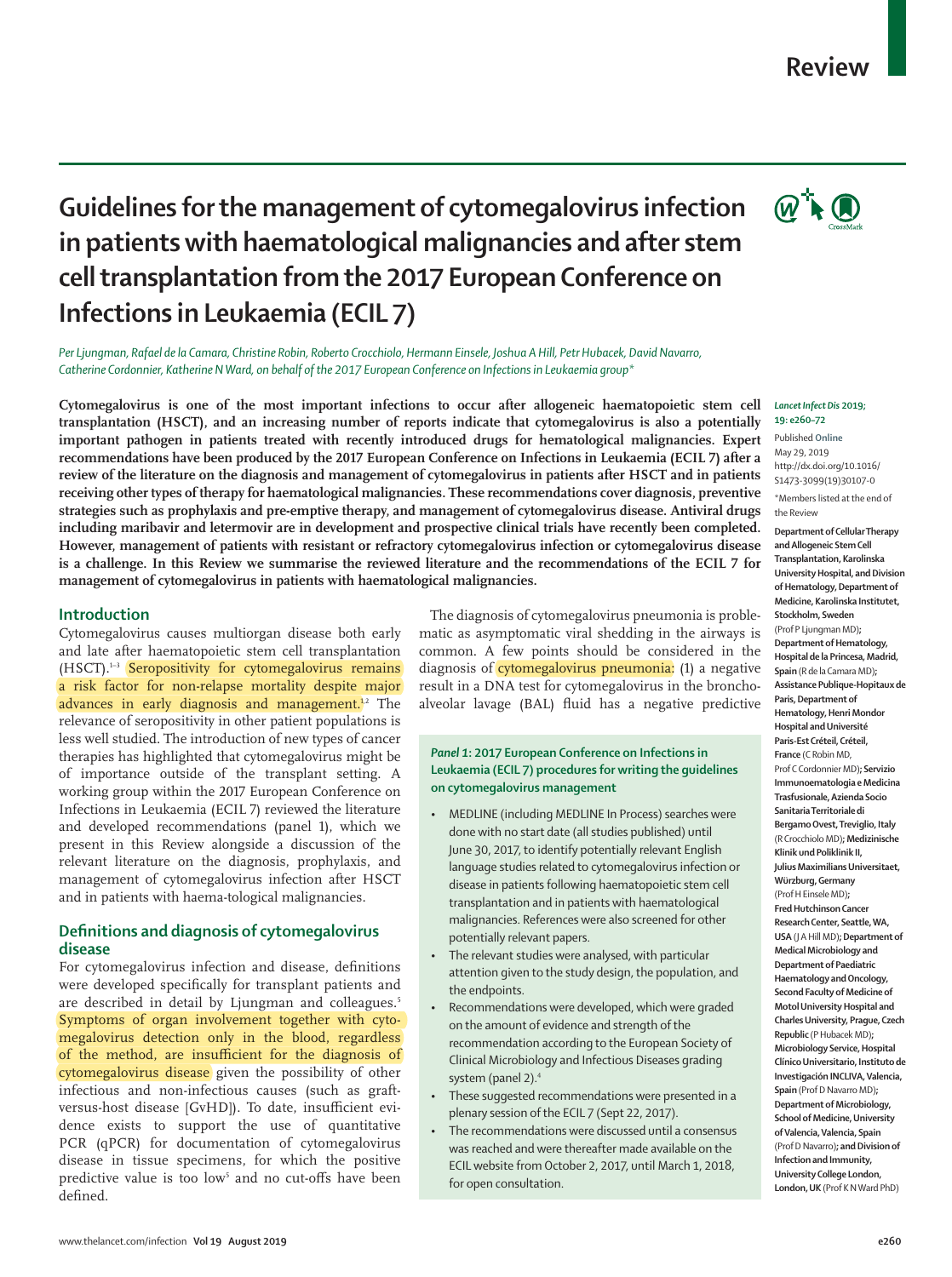Correspondence to: Prof Per Ljungman, Department of Cellular Therapy and Allogeneic Stem Cell Transplantation, Karolinska University Hospital, Stockholm, Sweden **per.ljungman@ki.se**

The European Conference on Infections in Leukaemia (ECIL) group is a joint project of the European Organisation for Research and Treatment of Cancer–Infectious Diseases Group, European Society for Blood and Marrow Transplantation– Infectious Diseases Working Party, European LeukemiaNet–Project 15: Supportive Care, and the International Immunocompromised Host Society

> For the **ECIL website** see <www.ecil-leukaemia.com>

value close to 100% and is strong evidence against cytomegalovirus pneumonia;<sup>6</sup> (2) the positive predictive value of cytomegalovirus DNA detection in BAL fluid for cytomegalovirus pneumonia increases with higher viral DNA load in the BAL and with increasing underlying risk for cytomegalovirus disease in the tested patient (pretest probability); $\delta$  and (3) a cutoff for viral DNA load in the BAL cannot be established because it can vary between patients, by how the BAL procedure and processing are done, by the assay used for DNA quantitation, and by the severity of symptoms.

# **Cytomegalovirus epidemiology in allogeneic HSCT recipients**

# **Cytomegalovirus disease incidence and mortality**

Historically, cytomegalovirus disease developed in 10–40% of patients undergoing HSCT, as pneumonitis in most cases, and was associated with a high mortality (around 70%). At present, the incidence of cytomegalovirus disease is 2–3% in the placebo control groups of several randomised prophylaxis trials<sup>7-11</sup> and between 5% and 10% in real-world practice.3,12 New transplant methods affect the risk of cytomegalovirus infection and disease. Haploidentical and cord blood transplantations have been reported to have similar frequencies of cytomegalovirus reactivation.<sup>13</sup> Comparative studies do not show notable differences in the frequencies of cytomegalovirus infection or disease between different modes of haploidentical HSCT.14–16 By contrast, GvHD prophylactic regimens including therapy with sirolimus have been associated with a lower risk for cytomegalovirus infection.<sup>17</sup>

#### **Cytomegalovirus epidemiology in cord blood HSCT**

Cytomegalovirus is common after cord blood HSCT, probably because of delayed immune reconstitution.<sup>18-20</sup> Cytomegalovirus seropositivity and reactivation following cord blood HSCT have been associated with increased non-relapse mortality when compared with other stem cell sources.21–23 More intensive preventive strategies have therefore been suggested for after HSCT, especially unrelated cord blood HSCT.<sup>24</sup> The numbers of cord blood transplants are decreasing because of the increased use of haploidentical HSCT.

# **Cytomegalovirus epidemiology in haploidentical HSCT with ex-vivo graft manipulation**

Haploidentical HSCT with ex-vivo graft manipulation is commonly used in paediatric patients.<sup>25-27</sup> In early reports, cytomegalovirus was found to be the cause of death in 14 out of 27 (52%) infection-related fatal events.28 Patient–donor pairs who were cytomegalovirus seronegative had better leukaemia-free survival than the other combinations (pairs with mixed serostatus or seropositive pairs; 45% *vs* 16%, p=0·01).<sup>29</sup> Later studies reported an incidence of cytomegalovirus infection after ex-vivo T-cell-depleted haploidentical HSCT of 42–66%; $14-16,30$  furthermore, 25–50% of non-relapse mortality was attributed partly or exclusively to cytomegalovirus.15,16 However, with selective depletion of cells positive for T-cell receptor alpha/beta and CD19, this risk has been substantially reduced, as observed among children with a non-relapse mortality of 5% and no deaths due to cytomegalovirus.<sup>31</sup>

# **Cytomegalovirus epidemiology in haploidentical HSCT with post-transplant cyclophosphamide**

The use of high-dose cyclophosphamide after unmanipulated haploidentical HSCT has become the most commonly used platform in adults in Europe.32 The incidence of cytomegalovirus infection has been reported to be  $35-76\%$ <sup>13,32-39</sup> and of cytomegalovirus</sup> disease to be 0-17%.<sup>39</sup> Two retrospective studies showed similar frequencies of cytomegalovirus infection and disease with post-transplant cyclophosphamide when given after haploidentical HSCT, compared with after HLA-matched, related HSCT and unrelated donor HSCT.35,40

# **Cytomegalovirus disease**

The incidence of cytomegalovirus disease occurring within the first 100 days after HSCT has shown a continuous decline over the past few decades.<sup>12,41</sup> Pre-engraftment cytomegalovirus disease, although rare, is associated with a notably high mortality. In recent years, studies have reported gastrointestinal cytomegalovirus disease as the most frequently diagnosed type  $(70-80\%$  of all cases).<sup>7,42</sup> Several studies have shown that the antigenaemia test and, to a lesser extent, PCR, are frequently negative at the time of diagnosis of gastrointestinal cytomegalovirus disease.<sup>42,43</sup> Thus, cytomegalovirus load in plasma or whole blood does not adequately represent cytomegalovirus replication in the gastrointestinal mucosa, possibly because gastrointestinal disease, at least initially, is a local tissue event, frequently associated with GvHD.

Pre-emptive therapeutic or prophylactic use of high potency anticytomegalovirus drugs has been shown to result in an increased risk of late cytomegalovirus disease (>100 days after HSCT).<sup>41</sup> Cytomegalovirus pneumonitis is generally common in late-occurring disease, although most cases will have received preemptive therapy.<sup>44</sup> In a randomised, double-blind trial, a pre-emptive strategy based on weekly PCR monitoring until 9 months post-transplant was as effective as valganciclovir prophylaxis in preventing cytomegalovirus disease without an increase in late disease events.<sup>10</sup>

# **Donor and recipient cytomegalovirus serological status**

The cytomegalovirus serological status of patients and donors strongly influences the outcome of HSCT. Cytomegalovirus-seropositive patients have a poorer outcome than seronegative patients.<sup>1,45</sup> The use of a cytomegalovirus-seronegative donor for a cytomegalovirusseronegative patient reduces the risk of non-relapse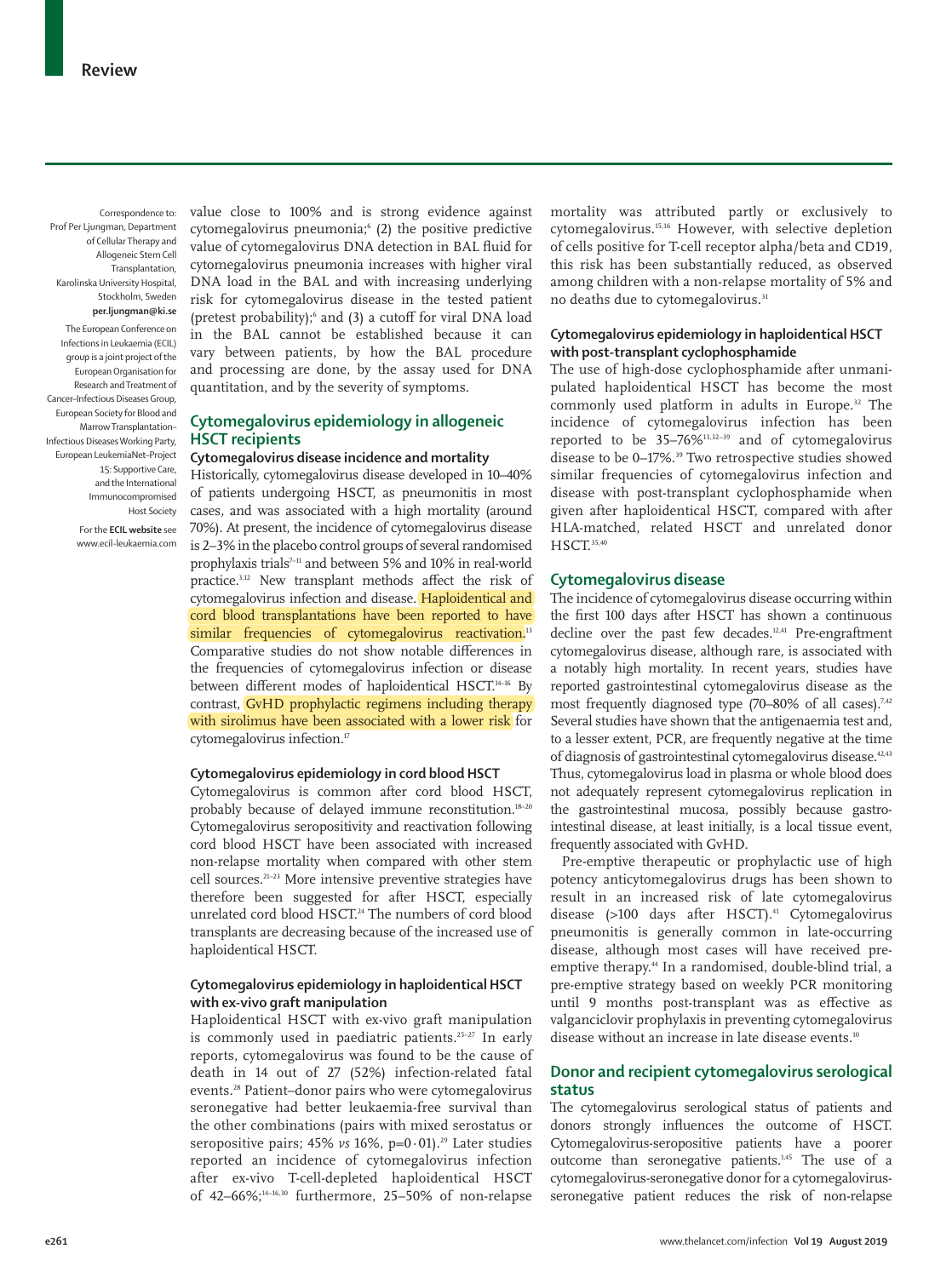mortality.46,47 Several studies have shown that use of cytomegalovirus-seronegative donors over seropositive donors for seropositive patients has negative effects, including delayed cytomegalovirus-specific immune reconstitution,<sup>48,49</sup> repeated reactivations,<sup>50</sup> higher peak virus load,<sup>51</sup> the need for repeated antiviral therapy courses,48 late cytomegalovirus recurrence,52 development of cytomegalovirus disease,<sup>50,53</sup> and a decrease in survival.<sup>47</sup>

During 2000–15, the proportion of HSCT recipients older than 60 years tripled, from less than 10% in 2000–06, to around 30% in 2015, $54$  resulting in increased numbers of patients who were cytomegalovirus seropositive undergoing HSCT over the same period. A study comparing 1995–2005 data with 2006–14 data showed a significant increase in the proportion of transplants that were cytomegalovirus donor-negative and recipient-positive (odds ratio  $1.68$ ).<sup>55</sup>

No consistent effect has been observed of patient–donor matching for cytomegalovirus serostatus after haploidentical HSCT with post-transplant cyclophosphamide.<sup>33,56-60</sup> An analysis published in 2018 of almost 1000 cytomegaloviruspositive patients found no significant effect with respect to non-relapse mortality and overall survival of donor serostatus.<sup>61</sup> In cord blood transplant recipients, cytomegalovirus seropositivity has been associated with increased non-relapse mortality.<sup>62</sup>

# **Recommendations for pretransplant testing of serological status**

*All patients and donors should be tested for cyto-megalovirus IgG antibodies close to the time of HSCT (grade of recommendation according to the European Society of Clinical Microbiology and Infectious Diseases [panel 2]4 : AIIu). The performance (sensitivity and specificity) of commercially available serological assays is not equivalent; highly sensitive assays should be prioritised over those optimised for specificity (grade BIII).*

# **Recommendations for choice of donor based on cytomegalovirus serological status**

*A cytomegalovirus-seronegative donor should be chosen when possible for a cytomegalovirus-seronegative recipient (grade AI [for haploidentical HSCT, grade AIII]). A cytomegalovirusseropositive donor should be preferentially selected for a cytomegalovirus-seropositive recipient in the setting of unrelated allogeneic HSCT with myeloablative conditioning (grade BIIu). Either a seropositive or seronegative donor is suitable for a seropositive recipient undergoing haploidentical HSCT with post-transplant cyclophosphamide (grade BIIu).*

# **Cytomegalovirus and leukaemia relapse**

An association between cytomegalovirus infection and reduced likelihood of leukaemia relapse after HSCT has been discussed for more than 30 years.<sup>63</sup> Numerous studies have evaluated the role of cytomegalovirus in relapse. In summary, several of these studies, many small, have found associations between cytomegalovirus reactivation and decreased relapse risk especially for acute myeloid leukaemia.64–67 In the largest multicentre study to date involving 9469 patients, no effect of cytomegalovirus (serology or infection) on relapse was found.<sup>2</sup> One study showed a higher relapse risk with cytomegalovirus infection or seropositivity.<sup>68</sup> Several mechanisms have been proposed (eg, involvements of natural killer cells, γδ T cells, and cytotoxic T cells with activity against both cytomegalovirus and leukaemia antigens), but none have been proven.

# **Recommendation regarding cytomegalovirus and leukaemia relapse**

*Strategies permissive for cytomegalovirus reactivation with the aim of reducing leukaemic relapse are not recommended (grade DIIu).*

# **Cytomegalovirus monitoring**

Real-time qPCR methods are recommended for guiding the initiation of pre-emptive antiviral therapy and monitoring the response. Commercially available assays are preferred over so-called laboratory-developed assays, owing to the lower intra-assay and interassay variabilities of commercial kits.69 Assays differ in the gene target subject to amplification, the number of gene targets, the nature of the probe, and the platform used for PCR performance and analysis. These factors contribute to variability.<sup>70,71</sup> The efficiency of DNA extraction systems varies widely, affecting cytomegalovirus DNA load.72 Whole blood and plasma

*Panel 2***: Grading system of the European Society of Clinical Microbiology and**  Infectious Diseases (ESCMID)<sup>4</sup> used to classify the 2017 European Conference on **Infections in Leukaemia recommendations for the management of cytomegalovirus infection**

#### **Strength of a recommendation**

- Grade A: ESCMID strongly supports the recommendation for use
- Grade B: ESCMID moderately supports the recommendation for use
- Grade C: ESCMID marginally supports the recommendation for use
- Grade D: ESCMID is against the use of the recommendation

#### **Quality of evidence**

- Level I: evidence from at least one properly designed randomised, controlled trial
- Level II: evidence from at least one well designed clinical trial, without randomisation; from cohort or case-controlled analytical studies (preferably from more than one centre); from multiple time series; or from dramatic results of uncontrolled experiments
- Level III: evidence from opinions of respected authorities, based on clinical experience, descriptive case studies, or reports of expert committees

# **Added index for level II quality of evidence**

- r: meta-analysis or systematic review of randomised controlled trials
- t: transferred evidence, that is, results from different patient cohorts, or a similar immune status situation
- h: comparator group is a historical control
- u: uncontrolled trial
- a: published abstract (presented at an international symposium or meeting)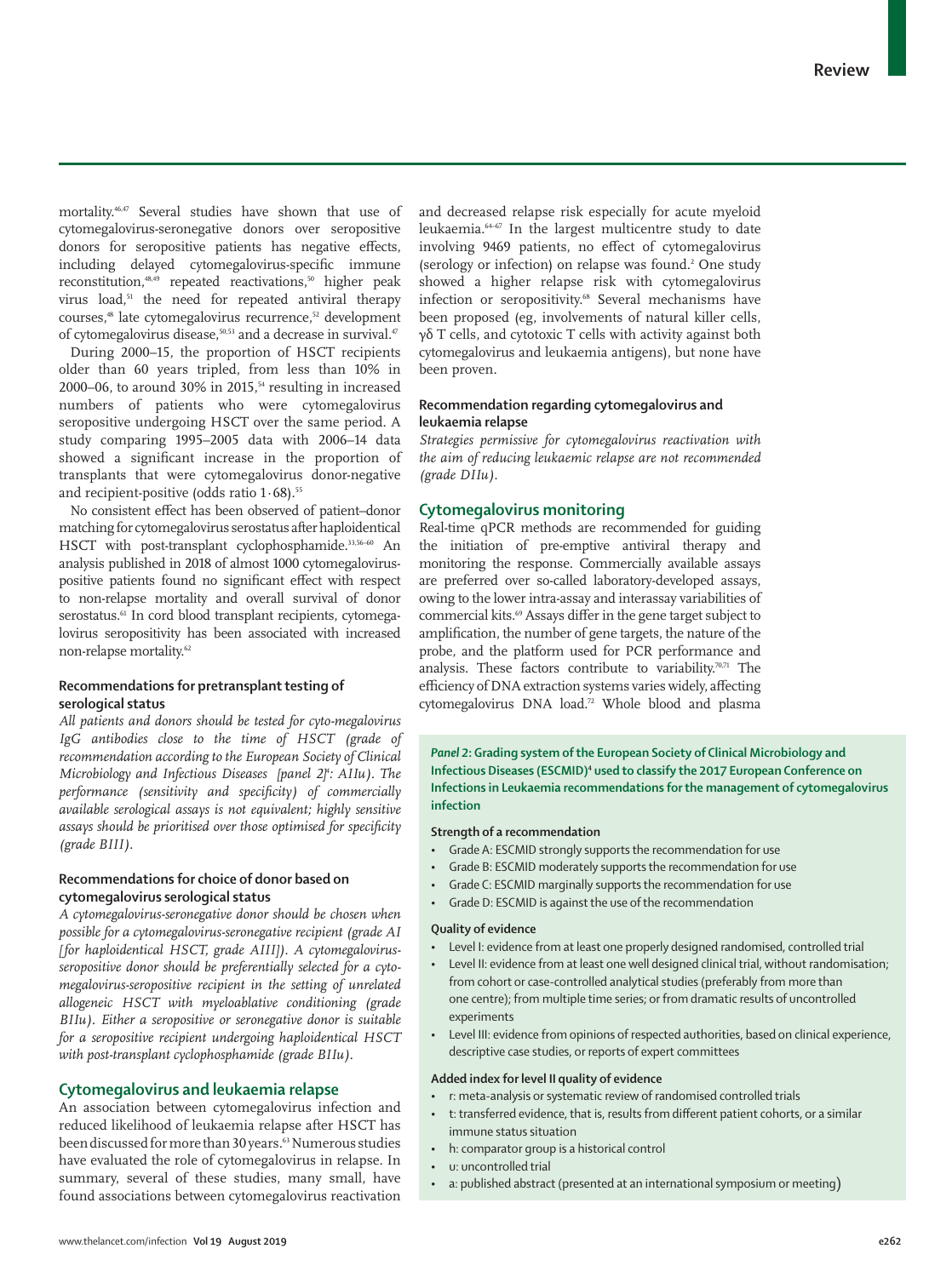specimens are equally suitable for cytomegalovirus DNAemia monitoring. Overall, cytomegalovirus DNA loads are higher in whole blood, although plasma and whole blood levels significantly correlate.<sup>73</sup> For a given patient, cytomegalovirus DNA load monitoring should be consistently done with the same DNA extraction method, qPCR assay, and type of specimen.

Cytomegalovirus DNA load yielded by qPCR assays should be normalised to the WHO cytomegalovirus  $international standard<sup>74</sup>$  and reported as international units (IU) per mL. Recalibration of the assays to this standard improves interassay agreement, although interlaboratory discrepancies of up to  $1.5 \log_{10} IU/mL$  in cytomegalovirus DNA loads can persist.<sup>74,75</sup> The use of commercial systems minimises such discrepancies.<sup>76</sup>

Kinetic analyses of plasma cytomegalovirus DNA load might be useful. Specifically, a viral DNA load doubling time of less than 2 days anticipates the eventual need for pre-emptive therapy in a subset of patients. $\pi$  In turn, initiation of pre-emptive antiviral therapy on detecting a doubling time of less than 2 days can lead to a reduction in days on antiviral therapy.<sup>41</sup>

Monitoring of cytomegalovirus DNA load should be done at least weekly for the first 100 days post-transplant and for longer in patients with persistent T-cell immunodeficiency.41,42,78 No consensus is available on a viral DNA load cutoff for initiation of antiviral therapy, as the cutoff for triggering therapy can be adapted according to baseline or post-transplant risk factors.<sup>41,42</sup>

# **Recommendations for monitoring of cytomegalovirus in plasma and whole blood**

*Allogeneic HSCT recipients should be monitored for cytomegalovirus in plasma or whole blood (grade AIIu). qPCR assays are more sensitive than detecting viral antigen pp65 (the pp65 antigenaemia assay) and are the primary choice for monitoring viral load (grade BIIu). Monitoring should be done at least weekly for the first 100 days after the transplant (grade AIIu). For a given patient, cytomegalovirus monitoring should be done with the same DNA extraction method, PCR assay, and specimen type (grade AIII). Longer monitoring is recommended in patients with acute or chronic GvHD, in those having experienced cytomegalovirus reactivation, in patients having undergone mismatched, cord blood, haploidentical HSCT (without post-transplant cyclophosphamide), in those on long-term effective prophylaxis, or in those displaying persistent immunodeficiency (grade AIII). Cytomegalovirus DNA cutoff values for pre-emptive therapy should be adapted according to the monitoring technique used and the transplant method (grade AIII).*

#### **Immunological monitoring**

Functional cytomegalovirus-specific CD8 T cells are pivotal in the control of cytomegalovirus infection. Host responses to the cytomegalovirus pp65 antigen and immediate early 1 antigen are immune-dominant and elicit protective immune responses in most individuals.<sup>79-82</sup>

Reconstitution of cytomegalovirus-specific CD4 T cells has been found to be crucial for the expansion and persistence of functional CD8 T cells.<sup>83</sup>

The number of peripheral cytomegalovirus-specific CD8 T cells that produce interferon-γ appears to be a reliable marker of protection. A few prospective clinical studies have explored this assumption, $49,84,85$  and commercial assays now exist.86,87 Cut off values for cytomegalovirus-specific, interferon-γ-producing T cells that afford protection from cytomegalovirus pp65-antigenaemia, DNAemia, or, endorgan disease have been proposed, but lack extensive clinical validation.

# **Recommendation regarding immunological monitoring of allogeneic HSCT recipients**

*Although data are scarce, sequential monitoring of interferon*γ*-producing cytomegalovirus-specific T cells seems to provide potentially useful information for the management of cytomegalovirus infection, and could be ancillary to viral DNA load monitoring to individualise pre-emptive therapy and identify patients at highest risk of developing new episodes of cytomegalovirus infection and end-organ disease (grade BIIt).*

# **Cytomegalovirus management strategies**

**Prevention of primary cytomegalovirus infection**

Cytomegalovirus-seronegative patients have a low risk of contracting cytomegalovirus infection with proper transfusion management. Blood products from seronegative donors or leucocyte-depleted blood products should be used.<sup>88-91</sup> Leucocyte filtration should be done at the blood bank and the established quality standard of less than  $1 \times 10^6$  residual leucocytes per unit followed.91 Intravenous immunoglobulin has a minor effect and has been replaced by other more effective strategies as outlined.

**Prevention of cytomegalovirus reactivation and disease** Cytomegalovirus replication itself has been associated with increased non-relapse mortality in patients who have undergone allogeneic HSCT.<sup>2,3</sup> Therefore, prevention of cytomegalovirus replication by systemic prophylaxis would be logical. Two possible caveats should be considered with this strategy: not all patients will reactivate cytomegalovirus, $7-9$  meaning that some patients will receive antiviral drugs unnecessarily, exposing them to side-effects; and late cytomegalovirus disease can occur after discontinuation of the prophylaxis.<sup>52</sup>

Antiviral chemoprophylaxis aims to prevent cytomegalovirus reactivation in seropositive patients (table). This method to prevent primary infection in a cytomegalovirus donor-positive and recipient-negative setting has not been adequately studied after HSCT.

In randomised studies on allogeneic bone marrow transplantation, high doses of aciclovir or valaciclovir reduced the risk of cytomegalovirus infection but not cytomegalovirus disease.103,104 One of these studies comparing aciclovir with placebo reported improved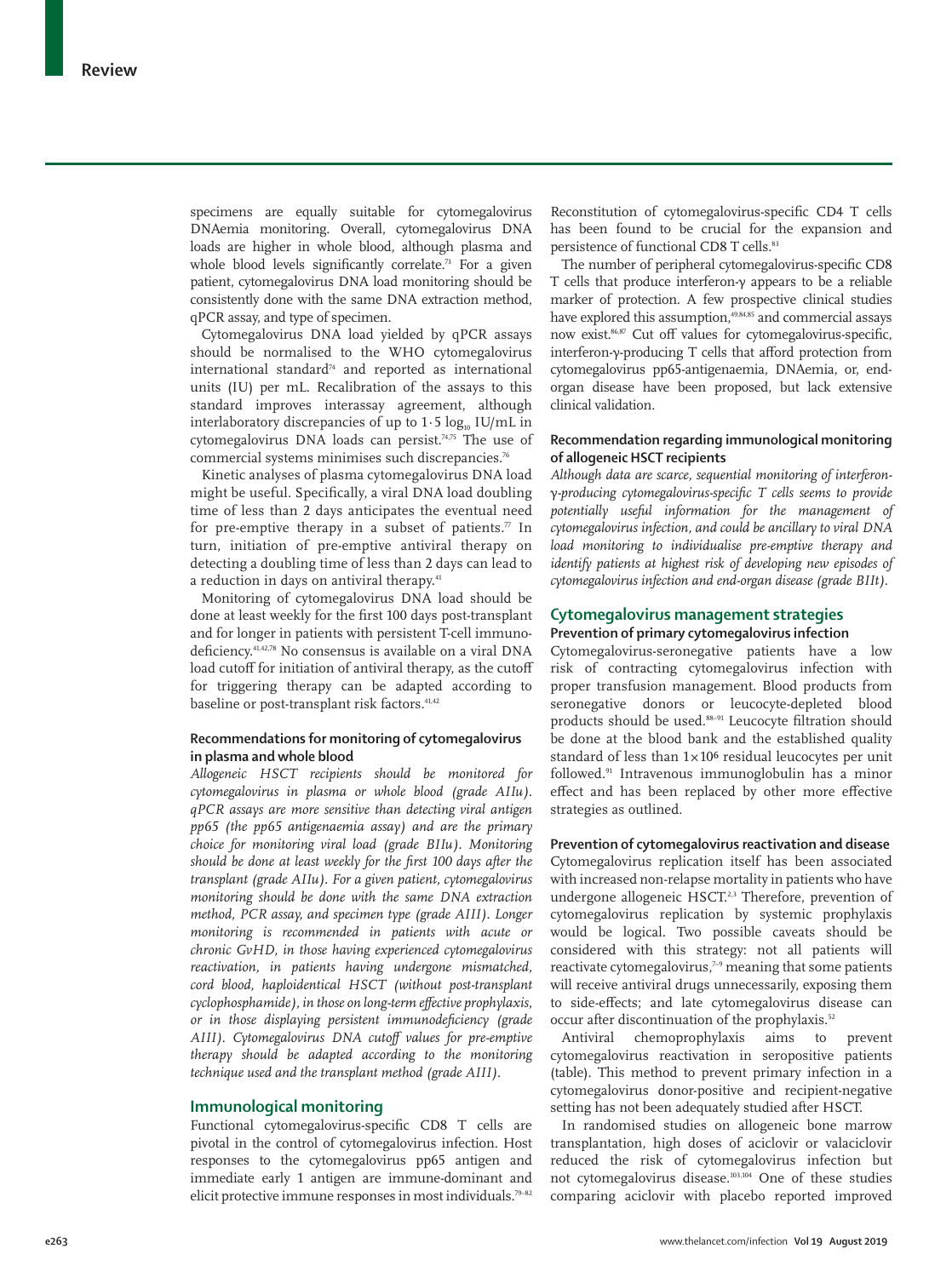survival, although the underlying mechanism was unclear.103 Intravenous ganciclovir prophylaxis was also tested in randomised trials for allogeneic marrows transplants<sup>105-108</sup> and reduced the risk of cytomegalovirus disease compared with placebo, but did not improve survival. No difference was observed in cytomegalovirus disease risk or patient survival between ganciclovir and valacyclovir prophylaxis regimens,<sup>108</sup> nor between ganciclovir prophylaxis and pre-emptive therapy.107 Foscarnet prophylaxis has only been used in uncontrolled trials and prolonged use is limited by toxicity.109,110

Letermovir, a cytomegalovirus terminase inhibitor, was studied in cytomegalovirus-seropositive HSCT recipients under a 12-week drug regimen.<sup>11</sup> Letermovir reduced clinically significant cytomegalovirus infection at 24 weeks (in 122/325 [37·5%] patients on letermovir *vs* 103/170 [60·6%] patients on placebo) with no major toxic effects. Furthermore, all-cause mortality was reduced with letermovir at 24 weeks. Letermovir is only active against cytomegalovirus and therefore aciclovir or valaciclovir prophylaxis is necessary to prevent herpes simplex and varicella zoster virus infections. Patients who have received prophylaxis should be monitored after discontinuation of letermovir.

Maribavir at 100 mg twice a day was unable to prevent cytomegalovirus disease in a phase 3 trial.<sup>7</sup> <mark>Brincidofovir</mark> was also unable in a phase 3 trial to reduce clinically significant cytomegalovirus infection at week 24 and was associated with statistically and clinically significant gastrointestinal toxic effects.<sup>111</sup>

However, none of these studies were powered to examine differences in survival. In 2018, two systematic reviews<sup>112,113</sup> and an accompanying meta-analysis<sup>113</sup> examined the effects of antiviral prophylaxis in HSCT recipients.

Other prophylactic strategies include regular and cytomegalovirus-specific immunoglobulin, which have minor effects on the prevention of cytomegalovirus infection or disease<sup>114</sup> and are not recommended for prophylaxis (grade DI).

## **Pre-emptive antiviral therapy**

Monitoring by a sensitive technique such as PCR tests of whole blood allows intervention before development of cytomegalovirus disease. Pre-emptive therapy can be used as a stand-alone strategy or combined with antiviral prophylaxis.

# **First-line pre-emptive therapy**

Ganciclovir is the most commonly used drug for preemptive antiviral therapy. Valganciclovir is the prodrug of ganciclovir, and two pharmacokinetic studies showed that equal or even higher drug exposure can be achieved with oral valganciclovir compared with intravenous ganciclovir,<sup>115,116</sup> although efficacy and safety were similar between the two drugs.117 The effects of valganciclovir have also been analysed in uncontrolled studies.<sup>117-119</sup> With

|                                                                          | European Society Study<br>of Clinical<br>Microbiology and<br><b>Infectious</b><br><b>Diseases</b><br>recommendation<br>grading <sup>4</sup> |                                                                                       | Comment                                                                                                           |
|--------------------------------------------------------------------------|---------------------------------------------------------------------------------------------------------------------------------------------|---------------------------------------------------------------------------------------|-------------------------------------------------------------------------------------------------------------------|
| Aciclovir                                                                | $\overline{C}$                                                                                                                              | Prentice et al (1994) <sup>92</sup><br>Milano (2011) <sup>93</sup>                    | Less effective than valaciclovir                                                                                  |
| Valaciclovir                                                             | <b>BI</b>                                                                                                                                   | Ljungman (2002) <sup>94</sup><br>Winston $(2003)^{95}$<br>Milano (2011) <sup>93</sup> | Used together with pre-emptive<br>therapy                                                                         |
| Ganciclovir                                                              | $\overline{C}$                                                                                                                              | Winston (1993) <sup>96</sup><br>Goodrich (1993) <sup>97</sup>                         | Used at engraftment                                                                                               |
| Valganciclovir                                                           | Cllh                                                                                                                                        | Montesinos (2009) <sup>98</sup><br>Boeckh (2015) <sup>99</sup>                        | Cord blood HSCT used in<br>Montesinos et al; <sup>98</sup> prophylaxis<br>against late cytomegalovirus<br>disease |
| Foscarnet                                                                | <b>DIIu</b>                                                                                                                                 | Ordemann (2000) <sup>100</sup><br>Bregante (2000) <sup>101</sup>                      | <b>NA</b>                                                                                                         |
| Letermovir                                                               | AI                                                                                                                                          | Marty (2017) <sup>102</sup>                                                           | Only effective against<br>cytomegalovirus                                                                         |
| HSCT=haematopoietic stem cell transplantation. NA=not applicable.        |                                                                                                                                             |                                                                                       |                                                                                                                   |
| Table: Recommended drugs for antiviral prophylaxis after allogeneic HSCT |                                                                                                                                             |                                                                                       |                                                                                                                   |

younger age in children, higher doses of ganciclovir are frequently needed. Foscarnet has been shown in a randomised trial to be as effective as ganciclovir for preemptive treatment.<sup>120</sup>

The duration of therapy should be at least 2 weeks, aiming for at least one negative cytomegalovirus test. Increasing cytomegalovirus DNA load (or antigenaemia) within the first 2 weeks of antiviral therapy does not necessitate a change of therapy. If cytomegalovirus is still detected after 2 weeks of therapy, maintenance therapy with antiviral therapy given once daily can be considered.120 Repeated courses of pre-emptive therapy or a prolonged duration of initial pre-emptive therapy might be needed in patients showing slow decreases in viral load.

# **Recommendations regarding first-line pre-emptive therapy**

*Pre-emptive antiviral therapy based on detection of cytomegalovirus DNA (or antigen) in whole blood or plasma is effective for the prevention of cytomegalovirus disease (grade AI). Either intravenous ganciclovir or foscarnet can be used for first-line pre-emptive therapy (grade AI). Oral valganciclovir can be used in place of ganciclovir or foscarnet, except in patients with severe gastrointestinal GvHD (grade AIIu). The choice of drug depends on time after HSCT, risk of toxic effects, and previous antiviral drug exposure. A combination of foscarnet plus ganciclovir at half doses is not recommended (grade DIII). All doses (appendix) should be adapted to the*  See **Online** for appendix*patient's renal function. Therapeutic drug monitoring of ganciclovir might help to reduce toxic effects and guide therapy.*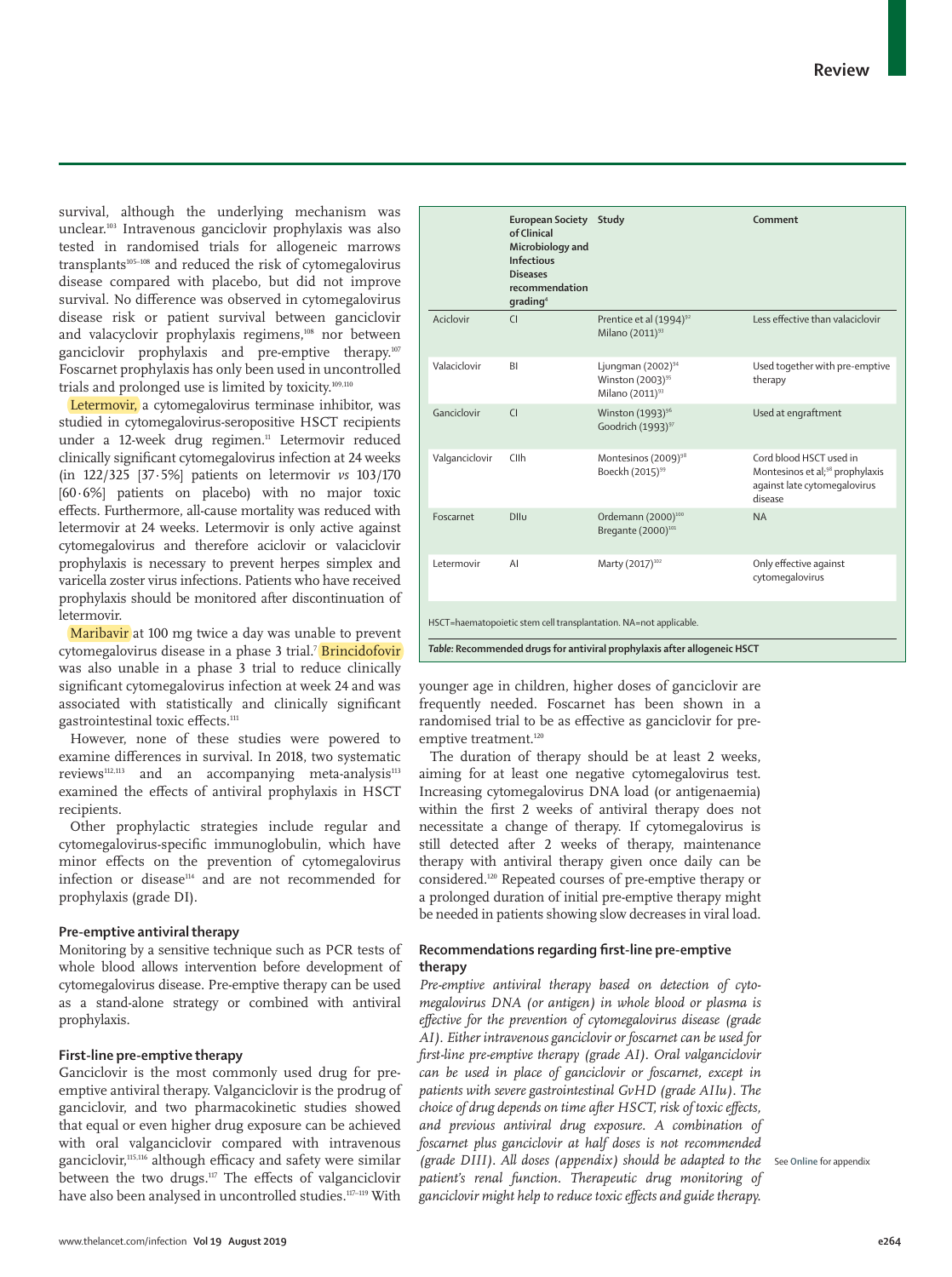#### **Second-line pre-emptive therapy**

A patient developing a second episode of cytomegalovirus infection can usually be retreated with the same drug, albeit with consideration given to common side effects of the drug. The alternative drug of ganciclovir (or valganciclovir) or foscarnet is indicated in patients with refractory cytomegalovirus infection, by increasing viral load or the development of resistance. Cidofovir is usually used as a third-line therapy because of its renal toxicity.121–123 The combination of ganciclovir and foscarnet was studied in HSCT recipients, but showed increased side effects and no improvement in efficacy compared with ganciclovir alone.<sup>124,125</sup> Maribavir is under investigation as a treatment for resistant or refractory cytomegalovirus infection.126 A small amount of data exist for letermovir and brincidofovir. As such, no recommendations can be given for maribavir, letermovir, and brincidofovir. Case reports have been published of treatment with leflunomide or artesunate in patients for whom other antiviral therapies were unsuccessful, with varying results.<sup>127-131</sup>

# **Recommendations regarding second-line pre-emptive therapy**

*The alternative drugs of ganciclovir (or valganciclovir) and foscarnet can be considered for second-line pre-emptive therapy (grade AIIu). Cidofovir can be considered for second-line or third-line pre-emptive therapy (5 mg/kg per week)121,122 but careful monitoring of renal function is required (grade BIIu). The combination of ganciclovir and foscarnet at half doses might be considered for second-line or third-line pre-emptive therapy (grade CIIu).124,125 For all second-line and third-line therapies, immunosuppression should be reduced if possible (grade BIII). Leflunomide or artesunate can be considered in patients resistant or refractory to other second-line and thirdline antiviral drugs (grade CIII). The addition of intravenous immunoglobulin to second-line or third-line treatment is not recommended (grade DIII).*

#### **Treatment of cytomegalovirus disease**

Historically, the standard therapy for cytomegalovirus pneumonia, although never formally studied in controlled trials, has been a combination of intravenous ganciclovir and high-dose intravenous immunoglobulin.132–134 Addition of granulocyte colony-stimulating factor can be considered to allow prolonged ganciclovir therapy. A large retro-spective analysis in 2015 did not find a positive effect of regular or cytomegalovirus-specific immunoglobulin on outcome and its use remains controversial;<sup>44</sup> no data support any advantage with cytomegalovirus-specific immunoglobulin over standard immunoglobulin. The addition of immunoglobulin for the treatment of manifestations of cytomegalovirus disease other than pneumonia is not recommended.<sup>135</sup>

Either foscarnet, cidofovir, or the combination of intravenous ganciclovir and foscarnet, each given at full dose, might be used as a second-line therapy for cytomegalovirus disease. Promising phase 2 data exist for the use of maribavir for resistant or refractory cytomegalovirus disease $126$  and a phase 3 study is ongoing (NCT02931539). No data exist to support letermovir or brincidofovir as treatments for cytomegalovirus disease, and thus no recommendations can be given for these drugs.

# **Recommendations for the treatment of cytomegalovirus disease**

*Antiviral therapy with intravenous ganciclovir is recommended for cytomegalovirus disease (grade AIIu); however, foscarnet might be used instead of ganciclovir if ganciclovir can't be given because of toxic effects or antiviral resistance (grade AIII). The addition of immunoglobulin or hyperimmune globulin to antiviral therapy can be considered for the treatment of cytomegalovirus pneumonia (grade CIII). Cidofovir or the combination of foscarnet and ganciclovir at full doses can be used as a second-line or third-line therapy for cytomegalovirus disease (grade BIIu). For cytomegalovirus disease manifestations other than pneumonia, either intravenous ganciclovir, valganciclovir, or foscarnet given without addition of immunoglobulin or hyperimmune globulin is recommended (grade BIIu). Intravitreal injections of ganciclovir or foscarnet can be used for the treatment of cytomegalovirus retinitis combined with systemic therapy (grade BIIt). Valganciclovir can be used in place of intravenous ganciclovir or foscarnet (except in patients with severe gastrointestinal GvHD; grade BIII). Cidofovir or the combination of intravenous ganciclovir and foscarnet can be used as second-line or third-line therapies for cytomegalovirus disease (grade BIIu). All doses (appendix) need to be adapted to the patient's renal function.*

### **Antiviral resistance**

Resistance to antiviral drugs is infrequent in HSCT recipients,136,137 and usually does not emerge until after several weeks of therapy. Rising cytomegalovirus antigenaemia or DNA load, or progression of cytomegalovirus disease symptoms might indicate clinical or viral resistance.138 Clinical resistance depends on host factors, whereas viral resistance is due to mutations in the viral genome. The frequency of antiviral resistance varies between 0% and 10% between different patient populations (depending on variables such as transplant type, age, used regimens, and risk factors), with the highest frequency found in ex-vivo T-cell depleted allogeneic HSCT recipients.<sup>10,30</sup>

The presence of antiviral resistance is established by genotypic assays. DNA sequencing can be used to screen for the most common mutations. Ganciclovir resistance mutations are usually found in the human cytomegalovirus gene UL97 but can also be found in gene UL54. Foscarnet and cidofovir resistance is mediated through mutations in UL54. Development of double and triple resistant strains is rare but does occur. Letermovir resistance is most commonly mediated through mutations in UL56.138 No consensus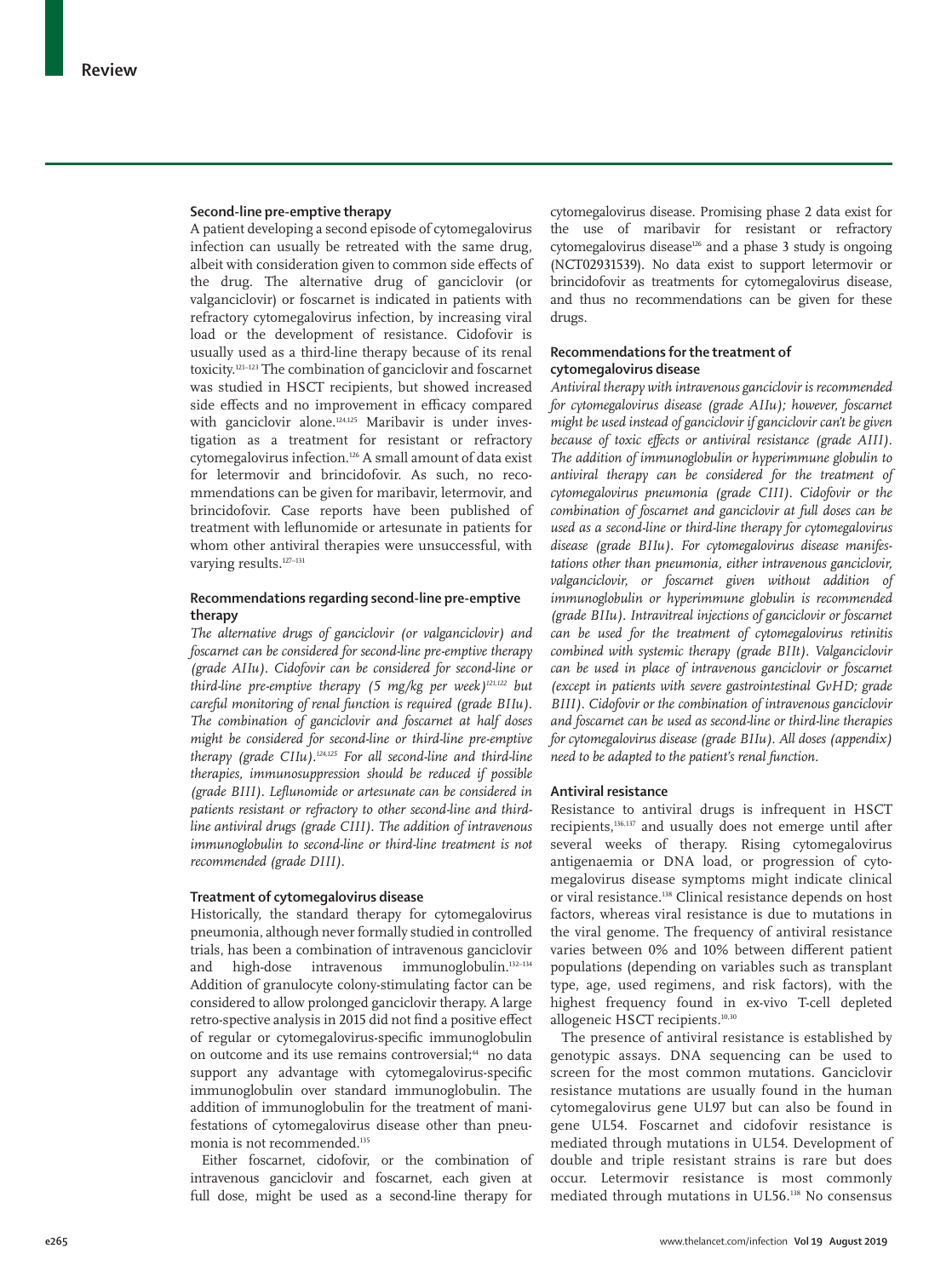is available on when cytomegalovirus antiviral resistance should be suspected and testing done. The current recommended definitions are:<sup>138</sup> patients are refractory when the blood or plasma viral load increases by more than  $1 \log_{10}$  after at least 2 weeks of appropriate antiviral therapy; patients are probably refractory when the viral load persists but does not increase by more than  $1 \log_{10}$  after at least 2 weeks of appropriate antiviral therapy; and patients are resistant when symptoms of cytomegalovirus disease worsen after at least 2 weeks of appropriate antiviral therapy. However, the viral load might be substantially higher if the start of antiviral therapy is delayed by at least 3 days after taking the index sample. In such cases, a new sample should be obtained.

# **Cytomegalovirus immunotherapy**

Several studies have aimed to prevent or treat cytomegalovirus infection and disease by the transfer of cytomegalovirus-specific T cells.<sup>83,139-143</sup> For these transfers, the cytomegalovirus-specific T-cell lines and clones were mostly derived from the stem cell donor, but in some studies also from a third party donor or from the patient's own cytomegalovirus-specific T cells obtained before HSCT. Although some studies show efficacy of third party T cells, a 2017 trial showed that the cytomegalovirus-specific CD8 T cells selected by streptamer staining persisted only transiently.<sup>144</sup> Cytomegalovirus-specific T-cell clones can be produced from peripheral blood mononuclear cells and repetitively stimulated with cytomegalovirus-infected fibroblasts or other cyto-megalovirus-antigen presenting cells.83,140,145 However, during long-term culture, the antigen-specific T cells lose their proliferative capacity and persist only for small amounts of time after in-vivo transfer. Therefore, the success of these strategies has been low.140 Techniques such as the cytokine capture assay and the tetramer, pentamer, and streptamer assays have been applied to generate cytomegalovirus-specific T cells. The transfer of such cells can reconstitute virusspecific T-cell immunity and successful transfer has been reported with as few as  $1 \times 10^3$  cytomegalovirusspecific T cells per kg.146 When given therapeutically to patients with refractory cytomegalovirus infection, viral load decreased after an increase in the number of cytomegalovirus-specific T cells.146–148 High-dose steroids (>1 mg prednisolone per kg) might interfere with cytomegalovirus-directed cytotoxic T-cell function and potentially interfere with the efficacy of adoptive T-cell therapy.

The cytokine catch and streptamer assays allow the selection of not only cytomegalovirus-specific T cells but also multipathogen-specific or even multiantigen-specific T cells.149 Trials are ongoing (NCT02108522 and NCT02510417) to study the transfer of these multiantigenspecific T cells following T-cell depleted HSCT to build on results from initial studies.<sup>142,149</sup>

# **Recommendation for immunotherapy of cytomegalovirus infection and disease**

*Adoptive T-cell therapy can be considered in patients with refractory cytomegalovirus infection post-transplant (grade BIIu).*

# **Cytomegalovirus infections in autologous HSCT recipients and in patients with haematological malignancies**

Autologous HSCT recipients show similar frequencies of cytomegalovirus infections (30–50% in seropositive individuals)150–152 as patients receiving an allogeneic HSCT, but have lower cytomegalovirus disease incidence and frequency (<1%). In some situations, the risk of cytomegalovirus reactivation seems to be increased, for example in CD34-selected patients and patients receiving high-dose antithymocyte globulin for the treatment of autoimmune disease.153

# **Recommendations for management of cytomegalovirus infection and disease after autologous HSCT**

*For standard autologous HSCT recipients, routine monitoring and pre-emptive therapy is not recommended (grade DIIu). High-risk patients receiving autologous HSCT, such as patients with autoimmune disease with CD34 selection or receiving antithymocyte globulin, might benefit from monitoring and the use of pre-emptive therapy (grade CIIu).*

# **Other patients**

Cytomegalovirus serological status has an important effect on the incidence of cytomegalovirus infection also in nontransplant patients with haematological malignancies. In an epidemiological analysis, cytomegalovirus-seronegative patients had a frequency of pp65 antigenaemia of  $2.5\%$  compared with  $14.3\%$  in seropositive patients.<sup>154</sup> The non-HSCT patient groups most at risk of developing cytomegalovirus-associated complications are patients with lymphoid malignancies, patients receiving T-cell suppressive therapy with purine analogues, and patients receiving alemtuzumab.<sup>155–158</sup> Cytomegalovirus infection and end-organ disease were also frequent in patients receiving hyperfractionated cyclophosphamide, vincristine, doxorubicin, and dexamethasone (occurring in about 10% of these patients).<sup>159,160</sup>

Several drugs recently introduced into clinical practice have been associated with symptomatic cytomegalovirus infection and rare cases of cytomegalovirus disease. Idelalisib is a selective competitor inhibitor of adenosine-5**´**-triphosphate in the phospho-inositide 3-kinase/Akt pathway. Interim results of a phase 3 study comparing idelalisib or placebo in combination with bendamustine and rituximab in relapsed or refractory chronic lymphocytic leukaemia showed cytomegalovirus infection and disease in 13 of 207 patients (6%) in the idelalisib group, compared with three of 209 patients (1%) in the placebo group.161 The UK Medicines and Healthcare products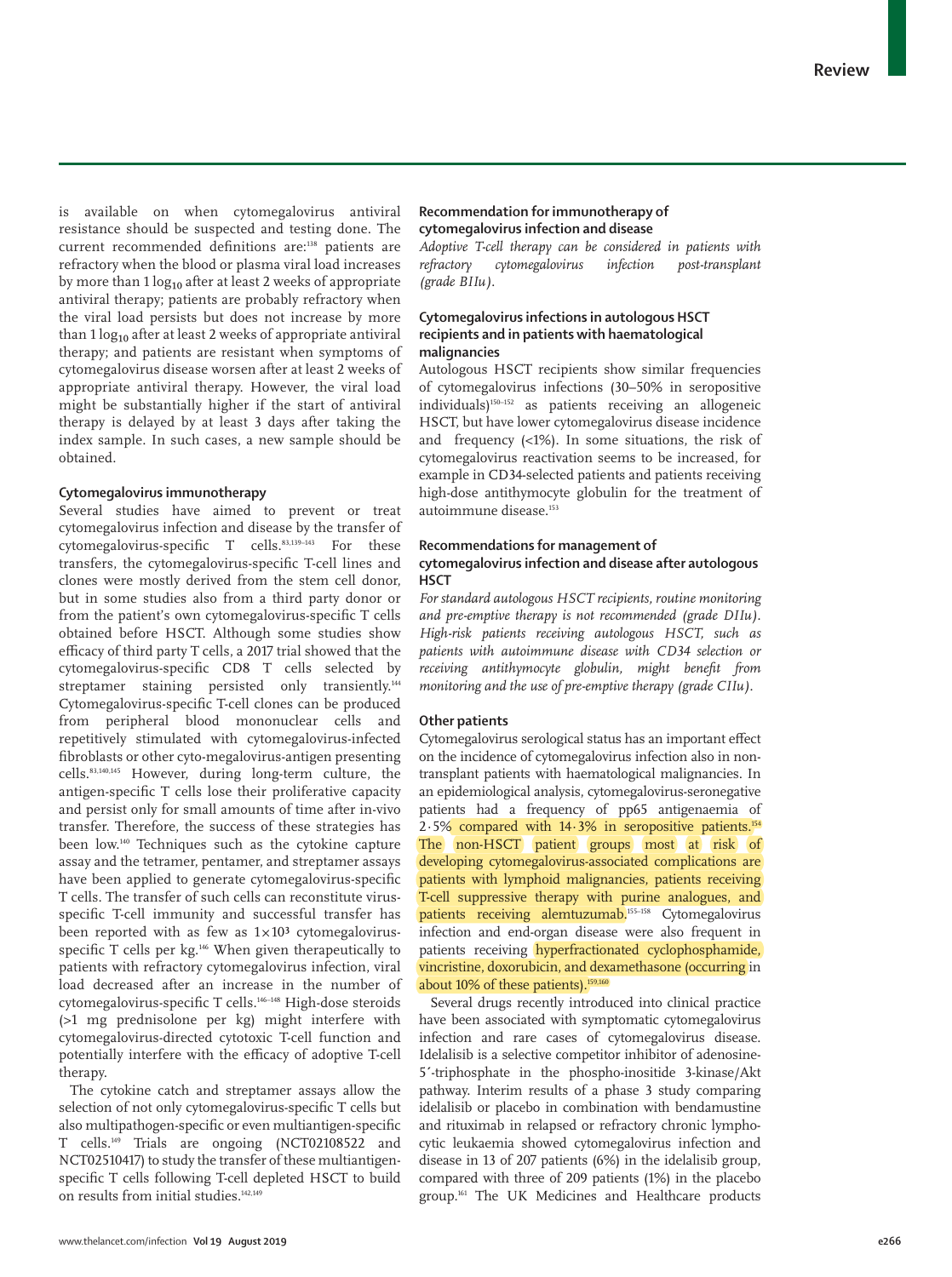Regulatory Agency recommends that patients receiving idelalisib are monitored regularly for clinical and laboratory signs of cytomegalovirus infection.162 Symptomatic cytomegalovirus infection has also been reported occasionally in patients treated with other new drugs including dasatinib, ibrutinib, brentuximab vedotin, and daratumumab. More data are needed to assess these infection risks and no recommendations relating to management strategies with these new drugs can be made. An increasing amount of data also highlights cytomegalovirus as an important pathogen in patients managed in intensive care units, and therefore testing for cytomegalovirus should be considered in patients with haematological malignancies requiring intensive care with unexplained fever or with symptoms compatible with cytomegalovirus disease.<sup>163</sup>

# **Recommendations for patients treated with alemtuzumab**

*Monitoring of and antiviral treatment for patients testing positive for cytomegalovirus and showing symptoms compatible with a cytomegalovirus infection is one management option in patients receiving alemtuzumab (grade BIIu). Regular monitoring is recommended during the period of maximum immunosuppression (grade BIIu). Treating asymptomatic patients is not mandatory but careful clinical observation of patients with documented cytomegalovirus reactivation is necessary (grade BIIu). Withholding alemtuzumab is not considered necessary, unless symptoms persist (grade BIII).*

#### **Recommendations for patients treated with idelalisib**

*A cytomegalovirus management strategy is recommended for patients receiving idelalisib (grade BIIu). For patients who are cytomegalovirus seronegative, leucocyte-depleted or cytomegalovirus-seronegative blood products should be given (grade BIII). For patients with symptoms compatible with cytomegalovirus infection, testing for cytomegalovirus should be considered (grade BIIt); antiviral therapy with ganciclovir or valganciclovir should be given to symptomatic patients (grade BIIt). For patients who are cytomegalovirus seropositive, PCR monitoring of cytomegalovirus could be considered (grade CIII). Pre-emptive cytomegalovirus therapy could be considered (grade CIII). In cases with clinical signs consistent with cytomegalovirus infection, stopping idelalisib should be considered until symptoms resolve (grade BIII).*

# **Recommendations for other patients with haematological malignancies**

*Routine anticytomegalovirus prophylaxis is not recommended (grade DIII). Routine monitoring and pre-emptive therapy are not considered necessary (grade DIII).*

# **Conclusion**

Cytomegalovirus is a major pathogen in patients with haematological malignancies, especially after allogeneic HSCT. New methods of transplantation pose challenges in determining optimal management strategies for cytomegalovirus infection and disease. New diagnostic techniques including monitoring of the cytomegalovirusspecific immune response need further study. Recently, letermovir, given as prophylaxis, was shown to reduce the risk of clinically significant cytomegalovirus infection. The treatment of resistant or refractory cytomegalovirus infection and disease remains to be a major therapeutic challenge.

#### **Contributors**

All authors participated in the literature review, production of recommendations, and writing and revision of the manuscript.

#### **2017 European Conference on Infections in Leukaemia (ECIL 7) group**

*Austria* Hildegard Greinix. *Australia* Monica Slavin. *Belgium* Julien De Greef, Johan Maertens. *Czech Republic* Petr Hubacek, Zdenek Racil. *Denmark* Jens Lundgren. *France* Anne Bergeron, Catherine Cordonnier, Roberta Di Blasi, Raoul Herbrecht, Olivier Lortholary, Christine Robin, Anne Thiebaut . *Germany* Hermann Einsele, Thomas Lehrnbecher, Georg Maschmeyer, Sibylle Mellinghoff, Olaf Penack. *Greece* Emmanuel Roilides. *Hungary*  Csaba Kassa. *Israel* Diana Averbuch. *Italy* Alessandro Busca, Simone Cesaro, Roberto Crocchiolo, Giuseppe Gallo, Malgorzata Mikulska, Anna Maria Nosari, Livio Pagano, Claudio Viscoli. *Netherlands* Nicole Blijlevens, Peter Donnelly. *Poland* Sylwia Koltan, Jan Styczynski. *Portugal* Aida Botelho de Sousa. *Russia* Galina Klyasova. *Saudi Arabia* Mahmoud Aljurf. *Slovakia* Lubos Drgona. *Spain* Rafael de la Camara, Rafael Duarte, Rodrigo Martino, David Navarro, Montserrat Rovira. *Sweden* Sigrun Einarsdottir, Per Ljungman, Karlis Paukssen, Christine Wenneras. *Switzerland* Thierry Calandra. *Turkey* Murat Akova. *UK* Hugues de Lavallade, Katherine N Ward. *USA* Joshua A Hill. *Representatives of companies supporting ECIL*: Laurence Dubel (Astellas); Liz Mills (Clinigen); Markus Rupp (MSD); Sonia Sanchez (Gilead); and Stefan Zeitler (Basilea).

#### **Declaration of interests**

PL reports personal fees from AiCuris and grants from Merck, Shire, Oxford Immunotech, and Astellas, outside of the submitted work. RdlC reports personal fees from Astellas, Clinigen, Janssen, Merck Sharp & Dohme, and Novartis, outside of the submitted work. CR reports personal fees and non-financial support from Merck Sharp & Dohme, outside of the submitted work. RC has been employee of MolMed. HE reports grants from Merck and Astellas, during the conduct of the Review. JAH reports grants from the US National Institute of Allergy and Infectious Diseases, during the conduct of the study; and grants and personal fees from Chimerix and Nohla Therapeutics, grants from Shire, the HHV-6 Foundation, and the US National Institute of Allergy and Infectious Diseases, and non-financial support from Juno Therapeutics, outside of the submitted work. PH reports grants and personal fees from the Ministry of Health of the Czech Republic, personal fees and non-financial support from Clinigen, and personal fees from Merck Sharp & Dohme, during the conduct of the study. DN reports grants and personal fees from Abbott Diagnostics and personal fees from Roche Diagnostics and Merck Sharp & Dohme, during the conduct of the study. CC reports grants, personal fees, and non-financial support from Merck Sharpe & Dohme, personal fees from Chimerix, and grants from Astellas and Shire, during the conduct of the study. KNW declares no competing interests. The 2017 ECIL meeting (Sept 21–23, 2017) was supported by unrestricted grants from Astellas, Basilea Pharmaceutica, Chimerix, Clinigen, Gilead Sciences, Merck Sharp & Dohme, Pfizer, and Shire. None of these pharmaceutical companies had a role in the selection of experts and the scope and purpose of the guidelines, nor in the collection, analysis, and interpretation of the data and editing of the guidelines.

#### **References**

1 Boeckh M, Nichols WG. The impact of cytomegalovirus serostatus of donor and recipient before hematopoietic stem cell transplantation in the era of antiviral prophylaxis and preemptive therapy. *Blood* 2004; **103:** 2003–08.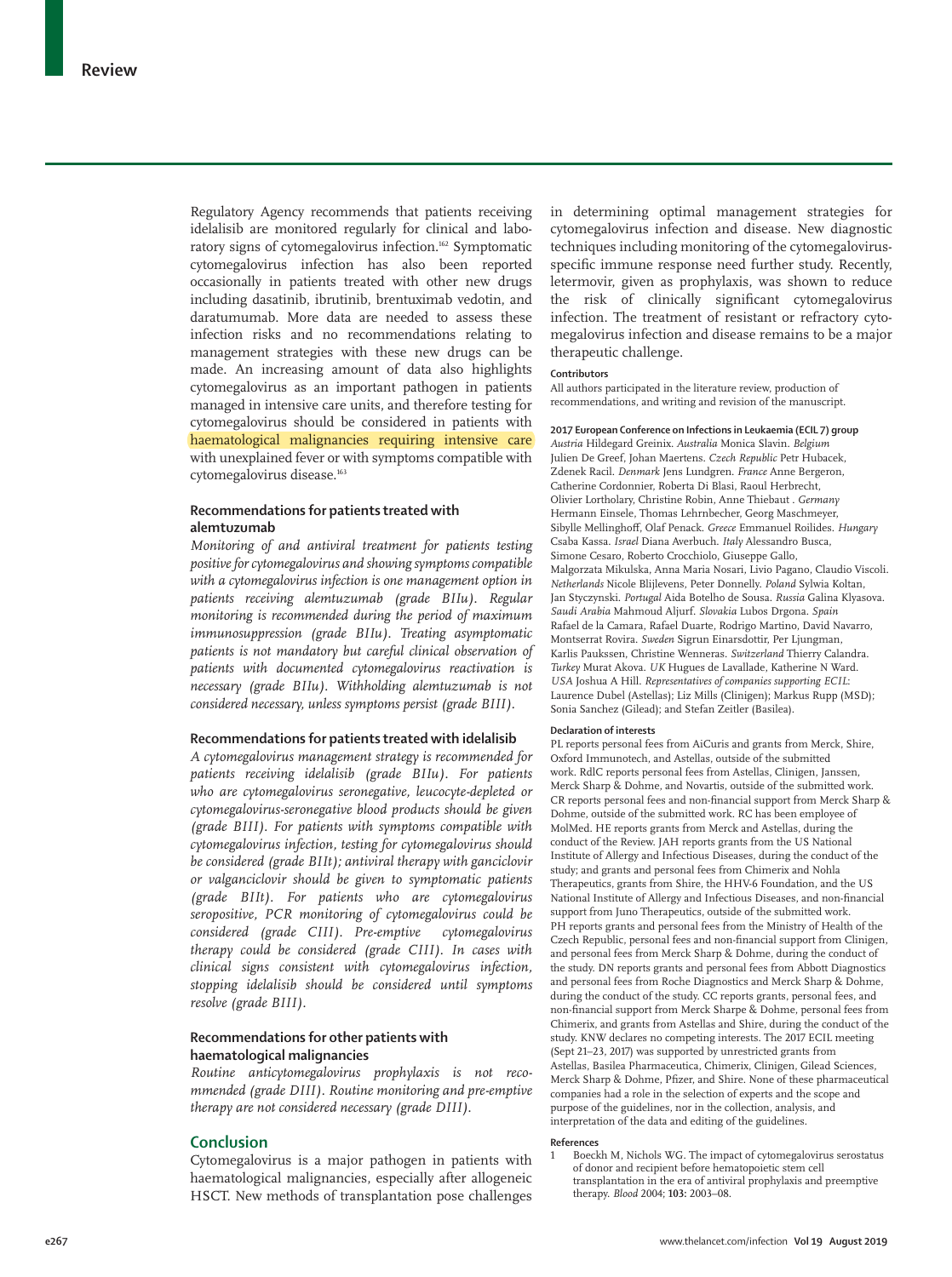- 2 Teira P, Battiwalla M, Ramanathan M, et al. Early cytomegalovirus reactivation remains associated with increased transplant-related mortality in the current era: a CIBMTR analysis. *Blood* 2016; **127:** 2427–38.
- 3 Green ML, Leisenring W, Xie H, et al. Cytomegalovirus viral load and mortality after haemopoietic stem cell transplantation in the era of pre-emptive therapy: a retrospective cohort study. *Lancet Haematol* 2016; **3:** e119–27.
- Ullman AJ, Cornel OA, Donnelly JP, et al. ESCMID guideline for the diagnosis and management of Candida diseases 2012: developing European guidelines in clinical microbiology and infectious diseases. *Clin Microbiol Infect* 2012; **18:** 1-8.
- Ljungman P, Boeckh M, Hirsch HH, et al. Definitions of cytomegalovirus infection and disease in transplant patients for use in clinical trials. *Clin Infect Dis* 2017; **64:** 87–91.
- 6 Boeckh M, Stevens-Ayers T, Travi G, et al. Cytomegalovirus (CMV) DNA quantitation in bronchoalveolar lavage fluid from hematopoietic stem cell transplant recipients with CMV pneumonia. *J Infect Dis* 2017; **215:** 1514–22
- Marty FM, Ljungman P, Papanicolaou GA, et al. Maribavir prophylaxis for prevention of cytomegalovirus disease in recipients of allogeneic stem-cell transplants: a phase 3, double-blind, placebo-controlled, randomised trial. *Lancet Infect Dis* 2011; **11:** 284–92.
- Marty FM, Winston DJ, Rowley SD, et al. CMX001 to prevent cytomegalovirus disease in hematopoietic-cell transplantation. *N Engl J Med* 2013; **369:** 1227–36.
- 9 Chemaly RF, Ullmann AJ, Stoelben S, et al. Letermovir for cytomegalovirus prophylaxis in hematopoietic-cell transplantation. *N Engl J Med* 2014; **370:** 1781–89.
- 10 Boeckh M, Nichols WG, Chemaly RF, et al. Valganciclovir for the prevention of complications of late cytomegalovirus infection after allogeneic hematopoietic cell transplantation: a randomized trial. *Ann Intern Med* 2015; **162:** 1–10.
- 11 Marty FM, Ljungman P, Chemaly RF, et al. Letermovir prophylaxis for cytomegalovirus in hematopoietic-cell transplantation. *N Engl J Med* 2017; **377:** 2433–44.
- 12 Gooley T, Chien J, Pergam S, et al. Reduced mortality after allogeneic hematopoietic-cell transplantation. *N Engl J Med* 2010; **363:** 2091–101.
- 13 Raiola AM, Dominietto A, di Grazia C, et al. Unmanipulated haploidentical transplants compared with other alternative donors and matched sibling grafts. *Biol Blood Marrow Transplant* 2014; **20:** 1573–79.
- 14 Ciurea SO, Mulanovich V, Saliba RM, et al. Improved early outcomes using a T cell replete graft compared with T cell depleted haploidentical hematopoietic stem cell transplantation. *Biol Blood Marrow Transplant* 2012; **18:** 1835–44.
- 15 Dufort G, Castillo L, Pisano S, et al. Haploidentical hematopoietic stem cell transplantation in children with high-risk hematologic malignancies: outcomes with two different strategies for GvHD prevention. Ex vivo T-cell depletion and post-transplant cyclophosphamide: 10 years of experience at a single center. *Bone Marrow Transplant* 2016; **51:** 1354–60.
- 16 Tischer J, Engel N, Fritsch S, et al. Virus infection in HLA-haploidentical hematopoietic stem cell transplantation: incidence in the context of immune recovery in two different transplantation settings. *Ann Hematol* 2015; **94:** 1677–88.
- 17 Marty FM, Bryar J, Browne SK, et al. Sirolimus-based graft-versus-host disease prophylaxis protects against cytomegalovirus reactivation after allogeneic hematopoietic stem cell transplantation: a cohort analysis. *Blood* 2007; **110:** 490–500.
- 18 Sauter C, Abboud M, Jia X, et al. Serious infection risk and immune recovery after double-unit cord blood transplantation without antithymocyte globulin. *Biol Blood Marrow Transplant* 2011; **17:** 1460–71.
- 19 Brown JA, Stevenson K, Kim HT, et al. Clearance of CMV viremia and survival after double umbilical cord blood transplantation in adults depends on reconstitution of thymopoiesis. *Blood* 2010; **115:** 4111–19.
- Takami A, Mochizuki K, Asakura H, Yamazaki H, Okumura H, Nakao S. High incidence of cytomegalovirus reactivation in adult recipients of an unrelated cord blood transplant. *Haematologica* 2005; **90:** 1290–92.
- 21 Beck JC, Wagner JE, DeFor TE, et al. Impact of cytomegalovirus (CMV) reactivation after umbilical cord blood transplantation. *Biol Blood Marrow Transplant* 2010; **16:** 215–22.
- 22 Tomonari A, Takahashi S, Ooi J, et al. Impact of cytomegalovirus serostatus on outcome of unrelated cord blood transplantation for adults: a single-institute experience in Japan. *Eur J Haematol* 2008; **80:** 251–57.
- 23 Walker CM, van Burik JA, DeFor TE, Weisdorf DJ. Cytomegalovirus infection after allogeneic transplantation: comparison of cord blood with peripheral blood and marrow graft sources. *Biol Blood Marrow Transplant* 2007; **13:** 1106–15.
- 24 Milano F, Pergam SA, Xie H, et al. Intensive strategy to prevent CMV disease in seropositive umbilical cord blood transplant recipients. *Blood* 2011; **118:** 5689–96.
- 25 Diaz MA, Perez-Martinez A, Herrero B, et al. Prognostic factors and outcomes for pediatric patients receiving an haploidentical relative allogeneic transplant using CD3/CD19-depleted grafts. *Bone Marrow Transplant* 2016; **51:** 1211–16.
- 26 Li Pira G, Malaspina D, Girolami E, et al. Selective depletion of alphabeta T cells and B cells for human leukocyte antigen-haploidentical hematopoietic stem cell transplantation. A three-year follow-up of procedure efficiency. *Biol Blood Marrow Transplant* 2016; **22:** 2056–64.
- Aversa F. T-cell depletion: from positive selection to negative depletion in adult patients. *Bone Marrow Transplant* 2015; **50** (suppl 2)**:** S11–3.
- 28 Aversa F, Terenzi A, Tabilio A, et al. Full haplotype-mismatched hematopoietic stem-cell transplantation: a phase II study in patients with acute leukemia at high risk of relapse. *J Clin Oncol* 2005; **23:** 3447–54.
- 29 Ciceri F, Labopin M, Aversa F, et al. A survey of fully haploidentical hematopoietic stem cell transplantation in adults with high-risk acute leukemia: a risk factor analysis of outcomes for patients in remission at transplantation. *Blood* 2008; **112:** 3574–81.
- 30 Shmueli E, Or R, Shapira MY, et al. High rate of cytomegalovirus drug resistance among patients receiving preemptive antiviral treatment after haploidentical stem cell transplantation. *J Infect Dis* 2014; **209:** 557–61.
- 31 Locatelli F, Merli P, Pagliara D, et al. Outcome of children with acute leukemia given HLA-haploidentical HSCT after alphabeta T-cell and B-cell depletion. *Blood* 2017; **130:** 677–85.
- 32 Luznik L, O'Donnell PV, Symons HJ, et al. HLA-haploidentical bone marrow transplantation for hematologic malignancies using nonmyeloablative conditioning and high-dose, posttransplantation cyclophosphamide. *Biol Blood Marrow Transplant* 2008; **14:** 641–50.
- 33 Crocchiolo R, Castagna L, Furst S, et al. The patient's CMV serological status affects clinical outcome after T-cell replete haplo-HSCT and post-transplant cyclophosphamide. *Bone Marrow Transplant* 2016; **51:** 1134–36.
- Raj RV, Hari P, Pasquini M, et al. Impact of haploidentical hematopoietic cell transplantation conditioning intensity on the incidence and severity of post-transplantation viral infections. *Bone Marrow Transplant* 2016; **51:** 1602–04.
- 35 Baker M, Wang H, Rowley SD, et al. Comparative outcomes after haploidentical or unrelated donor bone marrow or blood stem cell transplantation in adult patients with hematological malignancies. *Biol Blood Marrow Transplant* 2016; **22:** 2047–55.
- 36 Gaballa S, Ge I, El Fakih R, et al. Results of a 2-arm, phase 2 clinical trial using post-transplantation cyclophosphamide for the prevention of graft-versus-host disease in haploidentical donor and mismatched unrelated donor hematopoietic stem cell transplantation. *Cancer* 2016; **122:** 3316–26.
- 37 Gayoso J, Balsalobre P, Pascual MJ, et al. Busulfan-based reduced intensity conditioning regimens for haploidentical transplantation in relapsed/refractory Hodgkin lymphoma: Spanish multicenter experience. *Bone Marrow Transplant* 2016; **51:** 1307–12.
- 38 Goldsmith SR, Slade M, DiPersio JF, et al. Cytomegalovirus viremia, disease, and impact on relapse in T-cell replete peripheral blood haploidentical hematopoietic cell transplantation with post-transplant cyclophosphamide. *Haematologica* 2016; **101:** e465–68.
- 39 Slade M, Goldsmith S, Romee R, et al. Epidemiology of infections following haploidentical peripheral blood hematopoietic cell transplantation. *Transpl Infect Dis* 2017; **19:** e12629.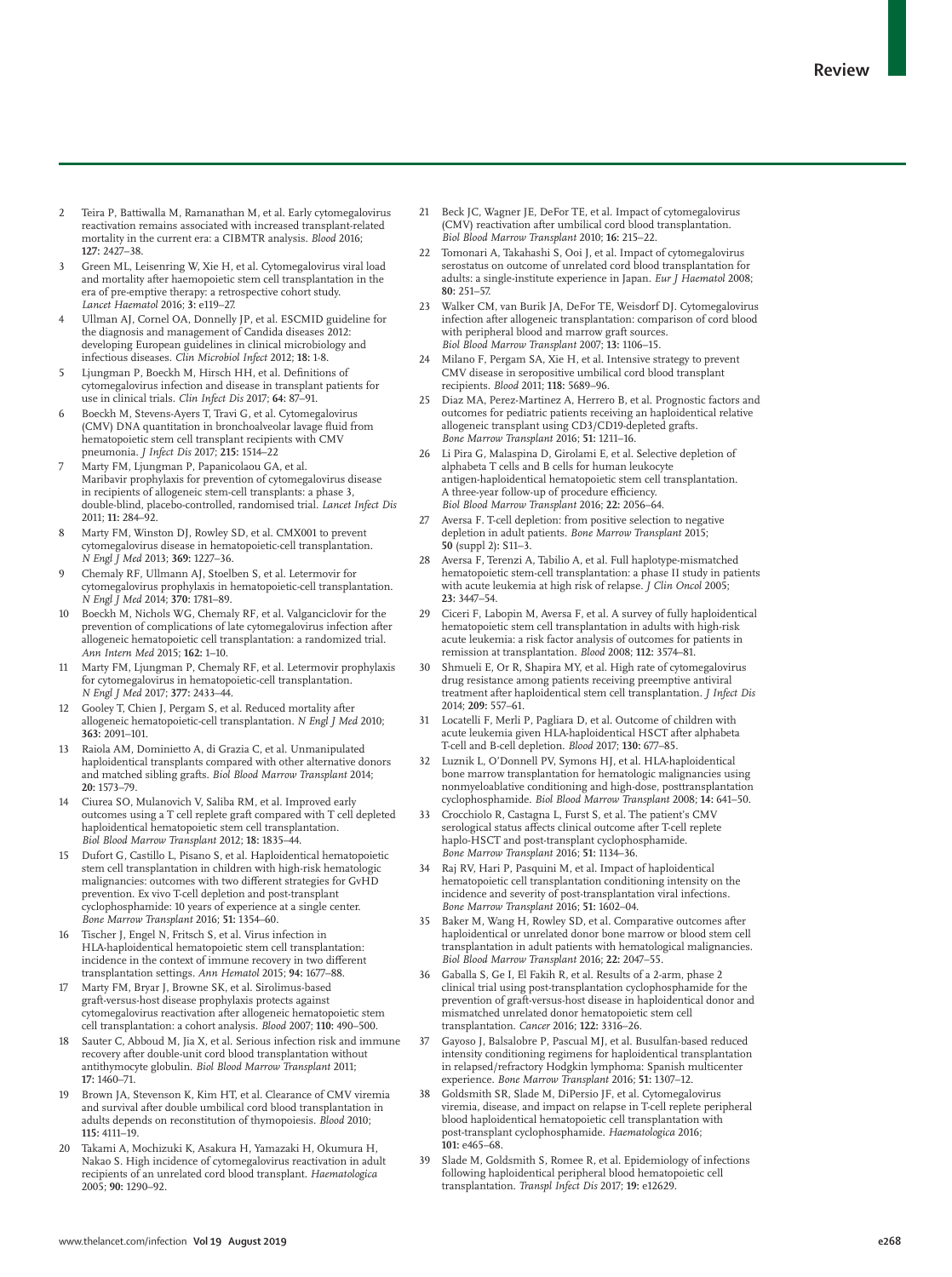- 40 Di Stasi A, Milton DR, Poon LM, et al. Similar transplantation outcomes for acute myeloid leukemia and myelodysplastic syndrome patients with haploidentical versus 10/10 human leukocyte antigen-matched unrelated and related donors. *Biol Blood Marrow Transplant* 2014; **20:** 1975–81.
- 41 Boeckh M, Ljungman P. How we treat cytomegalovirus in hematopoietic cell transplant recipients. *Blood* 2009; **113:** 5711–19.
- 42 Green ML, Leisenring W, Stachel D, et al. Efficacy of a viral load-based, risk-adapted, preemptive treatment strategy for prevention of cytomegalovirus disease after hematopoietic cell transplantation. *Biol Blood Marrow Transplant* 2012; **18:** 1887–99.
- 43 Jang EY, Park SY, Lee EJ, et al. Diagnostic performance of the cytomegalovirus (CMV) antigenemia assay in patients with CMV gastrointestinal disease. *Clin Infect Dis* 2009; **48:** e121–24.
- 44 Erard V, Guthrie KA, Seo S, et al. Reduced mortality of cytomegalovirus pneumonia after hematopoietic cell transplantation due to antiviral therapy and changes in transplantation practices. *Clin Infect Dis* 2015; **61:** 31–39.
- 45 Schmidt-Hieber M, Labopin M, Beelen D, et al. CMV serostatus still has an important prognostic impact in de novo acute leukemia patients after allogeneic stem cell transplantation: a report from the Acute Leukemia Working Party of EBMT. *Blood* 2013; **122:** 3359–64.
- 46 Nichols WG, Corey L, Gooley T, Davis C, Boeckh M. High risk of death due to bacterial and fungal infection among cytomegalovirus (CMV)-seronegative recipients of stem cell transplants from seropositive donors: evidence for indirect effects of primary CMV infection. *J Infect Dis* 2002; **185:** 273–82.
- Ljungman P, Brand R, Hoek J, et al. Donor cytomegalovirus status influences the outcome of allogeneic stem cell transplant: a study by the European group for blood and marrow transplantation. *Clin Infect Dis* 2014; **59:** 473–81.
- Zhou W, Longmate J, Lacey SF, et al. Impact of donor CMV status on viral infection and reconstitution of multifunction CMV-specific T cells in CMV-positive transplant recipients. *Blood* 2009; **113:** 6465–76.
- 49 Avetisyan G, Aschan J, Hagglund H, Ringden O, Ljungman P. Evaluation of intervention strategy based on CMV-specific immune responses after allogeneic SCT. *Bone Marrow Transplant* 2007; **40:** 865–69.
- 50 Ganepola S, Gentilini C, Hilbers U, et al. Patients at high risk for CMV infection and disease show delayed CD8+ T-cell immune recovery after allogeneic stem cell transplantation. *Bone Marrow Transplant* 2007; **39:** 293–99.
- 51 Gor D, Sabin C, Prentice HG, et al. Longitudinal fluctuations in cytomegalovirus load in bone marrow transplant patients: relationship between peak virus load, donor/recipient serostatus, acute GVHD and CMV disease. *Bone Marrow Transplant* 1998; **21:** 597–605.
- 52 Ozdemir E, Saliba RM, Champlin RE, et al. Risk factors associated with late cytomegalovirus reactivation after allogeneic stem cell transplantation for hematological malignancies. *Bone Marrow Transplant* 2007; **40:** 125–36.
- Ljungman P, Perez-Bercoff L, Jonsson J, et al. Risk factors for the development of cytomegalovirus disease after allogeneic stem cell transplantation. *Haematologica* 2006; **91:** 78–83.
- 54 D'Souza A, Zhu X. Current uses and outcomes of hematopoietic cell transplantation (HCT): CIBMTR summary slides, 2016 Milwaukee, WI: Center for International Blood and Marrow Transplant Research, 2016.
- 55 Nemeckova S, Sroller V, Stastna-Markova M. Evolution of human cytomegalovirus-seronegative donor/-seropositive recipient high-risk combination frequency in allogeneic hematopoietic stem cell transplantations at Institute of Hematology and Blood Transfusion during 1995–2014. *Transpl Infect Dis* 2016; **18:** 297–301.
- 56 McCurdy SR, Kanakry JA, Showel MM, et al. Risk-stratified outcomes of nonmyeloablative HLA-haploidentical BMT with high-dose posttransplantation cyclophosphamide. *Blood* 2015; **125:** 3024–31.
- 57 Ciurea SO, Zhang MJ, Bacigalupo AA, et al. Haploidentical transplant with posttransplant cyclophosphamide vs matched unrelated donor transplant for acute myeloid leukemia. *Blood* 2015; **126:** 1033–40.
- 58 Bashey A, Zhang X, Jackson K, et al. Comparison of outcomes of hematopoietic cell transplants from T-replete haploidentical donors using post-transplantation cyclophosphamide with 10 of 10 HLA-A, -B, -C, -DRB1, and -DQB1 allele-matched unrelated donors and HLA-identical sibling donors: a multivariable analysis including disease risk index. *Biol Blood Marrow Transplant* 2016; **22:** 125–33.
- 59 Bachegowda LS, Saliba RM, Ramlal R, et al. Predictive model for survival in patients with AML/MDS receiving haploidentical stem cell transplantation. *Blood* 2017; **129:** 3031–33.
- 60 Lorentino F, Labopin M, Fleischhauer K, et al. The impact of HLA matching on outcomes of unmanipulated haploidentical HSCT is modulated by GVHD prophylaxis. *Blood Adv* 2017; **1:** 669–80.
- 61 Cesaro S, Crocchiolo R, Tridello G, et al. comparable survival using a CMV-matched or a mismatched donor for CMV+ patients undergoing T-replete haplo-HSCT with PT-Cy for acute leukemia: a study of behalf of the infectious diseases and acute leukemia working parties of the EBMT. *Bone Marrow Transplant* 2018; **53:** 422–30.
- 62 Ramanathan M, Teira P, Battiwalla M, et al. Impact of early CMV reactivation in cord blood stem cell recipients in the current era. *Bone Marrow Transplant* 2016; **51:** 1113–20.
- Lönnqvist B, Ringdén O, Ljungman P, Wahren B, Gahrton G. Reduced risk of recurrent leukaemia in bone marrow transplant recipients after cytomegalovirus infection. *Br J Haematol* 1986; **63:** 671–79.
- Elmaagacli AH, Steckel NK, Koldehoff M, et al. Early human cytomegalovirus replication after transplantation is associated with a decreased relapse risk: evidence for a putative virus-versus-leukemia effect in acute myeloid leukemia patients. *Blood* 2011; **118:** 1402–12.
- Green ML, Leisenring WM, Xie H, et al. CMV reactivation after allogeneic HCT and relapse risk: evidence for early protection in acute myeloid leukemia. *Blood* 2013; **122:** 1316–24.
- 66 Ito S, Pophali P, Co W, et al. CMV reactivation is associated with a lower incidence of relapse after allo-SCT for CML. *Bone Marrow Transplant* 2013; **48:** 1313–16.
- 67 Takenaka K, Nishida T, Asano-Mori Y, et al. Cytomegalovirus reactivation after allogeneic hematopoietic stem cell transplantation is associated with a reduced risk of relapse in patients with acute myeloid leukemia who survived to day 100 after transplantation: the Japan Society for Hematopoietic Cell Transplantation Transplantation-related Complication Working Group. *Biol Blood Marrow Transplant* 2015; **21:** 2008–16.
- Jeljeli M, Guerin-El Khourouj V, Porcher R, et al. Relationship between cytomegalovirus (cytomegalovirus) reactivation, cytomegalovirus-driven immunity, overall immune recovery and graft-versus-leukaemia effect in children. *Br J Haematol* 2014; **166:** 229–39.
- 69 Pang XL, Fox JD, Fenton JM, Miller GG, Caliendo AM, Preiksaitis JK. Interlaboratory comparison of cytomegalovirus viral load assays. *Am J Transplant* 2009; **9:** 258–68.
- Hayden RT, Yan X, Wick MT, et al. Factors contributing to variability of quantitative viral PCR results in proficiency testing samples: a multivariate analysis. *J Clin Microbiol* 2012; **50:** 337–45.
- 71 Caliendo AM. The long road toward standardization of viral load testing for cytomegalovirus. *Clin Infect Dis* 2013; **56:** 374–75.
- Bravo D, Clari MA, Costa E, et al. Comparative evaluation of three automated systems for DNA extraction in conjunction with three commercially available real-time PCR assays for quantitation of plasma cytomegalovirus DNAemia in allogeneic stem cell transplant recipients. *J Clin Microbiol* 2011; **49:** 2899–904.
- 73 Babady NE, Cheng C, Cumberbatch E, Stiles J, Papanicolaou G, Tang YW. Monitoring of cytomegalovirus viral loads by two molecular assays in whole-blood and plasma samples from hematopoietic stem cell transplant recipients. *J Clin Microbiol* 2015; **53:** 1252–57.
- Fryer JF, Heath AB, Minor PD. A collaborative study to establish the 1st WHO International Standard for human cytomegalovirus for nucleic acid amplification technology. *Biologicals* 2016; **44:** 242–51.
- 75 Preiksaitis JK, Hayden RT, Tong Y, et al. Are we there yet? Impact of the first International Standard for cytomegalovirus DNA on the harmonization of results reported on plasma samples. *Clin Infect Dis* 2016; **63:** 583–89.
- Hirsch HH, Lautenschlager I, Pinsky BA, et al. An international multicenter performance analysis of cytomegalovirus load tests. *Clin Infect Dis* 2013; **56:** 367–73.
- 77 Solano C, Gimenez E, Pinana JL, et al. Preemptive antiviral therapy for CMV infection in allogeneic stem cell transplant recipients guided by the viral doubling time in the blood. *Bone Marrow Transplant* 2016; **51:** 718–21.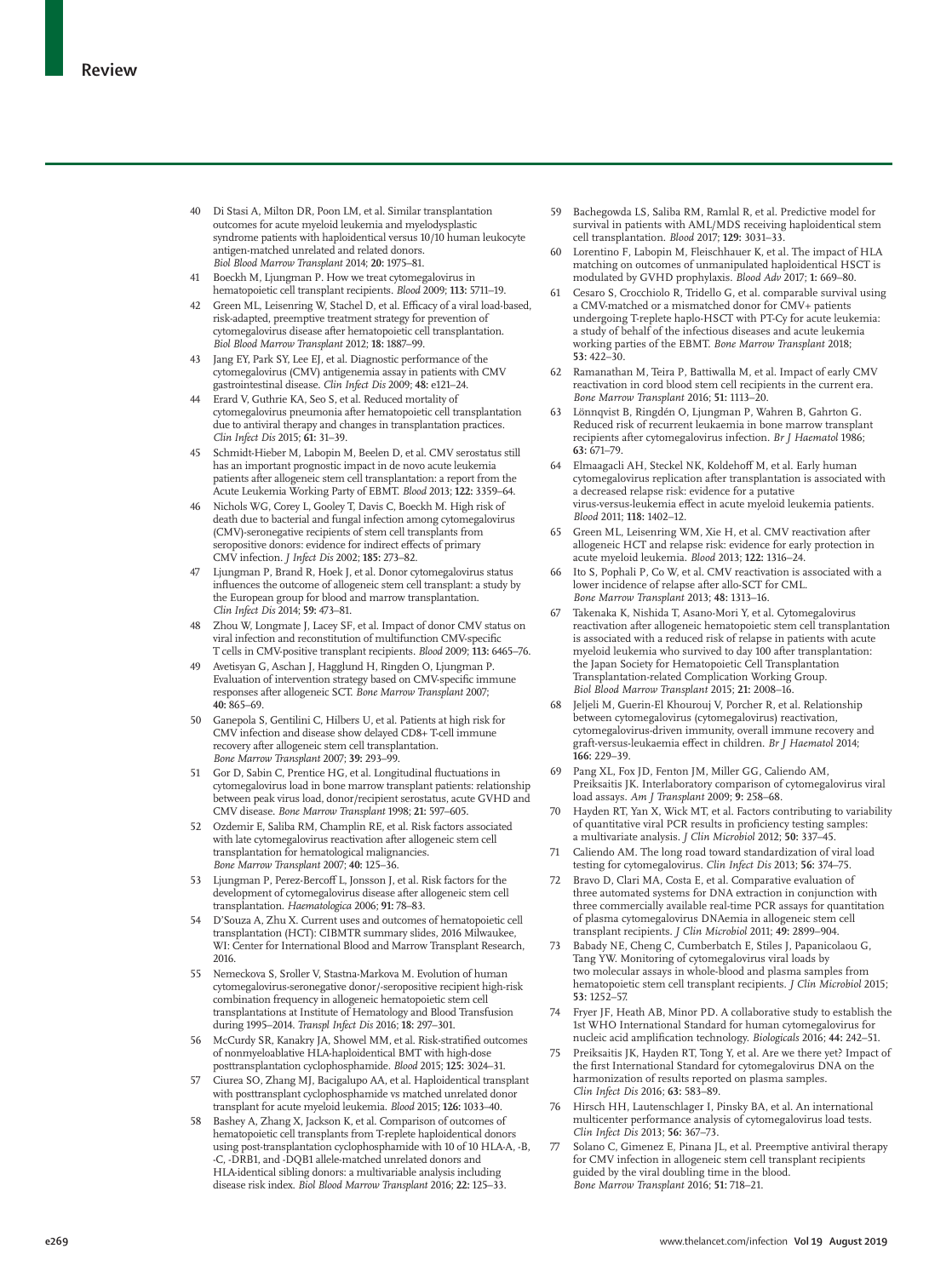- 78 Ljungman P. CMV infections after hematopoietic stem cell transplantation. *Bone Marrow Transplant* 2008; **42** (suppl 1)**:** S70–72.
- Li CR, Greenberg PD, Gilbert MJ, Goodrich JM, Riddell SR. Recovery of HLA-restricted cytomegalovirus (CMV)-specific T-cell responses after allogeneic bone marrow transplant: correlation with CMV disease and effect of ganciclovir prophylaxis. *Blood* 1994; **83:** 1971–79.
- 80 Quinnan G, Kirmani N, Rook A, et al. Cytotoxic T-cells in cytomegalovirus infection; HLA-restricted T-lymphocyte and non-T-lymphocyte cytotoxic responses correlate with recovery from cytomegalovirus infection in bone-marrow-transplant recipients. *N Eng J Med* 1982; **307:** 7–13.
- 81 Reusser P, Riddell SR, Meyers JD, Greenberg PD. Cytotoxic T-lymphocyte response to cytomegalovirus after human allogeneic bone marrow transplantation: pattern of recovery and correlation with cytomegalovirus infection and disease. *Blood* 1991; **78:** 1373–80.
- 82 Ozdemir E, St John LS, Gillespie G, et al. Cytomegalovirus reactivation following allogeneic stem cell transplantation is associated with the presence of dysfunctional antigen-specific CD8+ T cells. *Blood* 2002; **100:** 3690–97.
- 83 Einsele H, Roosnek E, Rufer N, et al. Infusion of cytomegalovirus (CMV)-specific T cells for the treatment of CMV infection not responding to antiviral chemotherapy. *Blood* 2002; **99:** 3916–22.
- Solano C, Benet I, Remigia MJ, et al. Immunological monitoring for guidance of preemptive antiviral therapy for active cytomegalovirus infection in allogeneic stem-cell transplant recipients: a pilot experience. *Transplantation* 2011; **92:** e17–20.
- 85 Navarro D, Amat P, de la Camara R, et al. Efficacy and safety of a preemptive antiviral therapy strategy based on combined virological and immunological monitoring for active cytomegalovirus infection in allogeneic stem cell transplant recipients. *Open Forum Infect Dis* 2016; **3:** ofw107.
- 86 El Haddad L, Ariza-Heredia E, Shah DP, et al. The ability of a cytomegalovirus ELISPOT assay to predict outcome of low-level CMV reactivation in hematopoietic cell transplant recipients. *J Infect Dis* 2018; **219:** 898–907.
- 87 Yong MK, Cameron PU, Slavin M, et al. Identifying cytomegalovirus complications using the Quantiferon-CMV assay after allogeneic hematopoietic stem cell transplantation. *J Infect Dis* 2017; **215:** 1684–94.
- 88 Nichols WG, Price TH, Gooley T, Corey L, Boeckh M. Transfusion-transmitted cytomegalovirus infection after receipt of leukoreduced blood products. *Blood* 2003; **101:** 4195–200.
- Ljungman P, Larsson K, Kumlien G, et al. Leukocyte depleted, unscreened blood products give a low risk for CMV infection and disease in CMV seronegative allogeneic stem cell transplant recipients with seronegative stem cell donors. *Scand J Infect Dis* 2002; **34:** 347–50.
- 90 Mainou M, Alahdab F, Tobian AA, et al. Reducing the risk of transfusion-transmitted cytomegalovirus infection: a systematic review and meta-analysis. *Transfusion* 2016; **56:** 1569–80.
- Aabb CTMC, Heddle NM, Boeckh M, et al. AABB Committee Report: reducing transfusion-transmitted cytomegalovirus infections. *Transfusion* 2016; **56:** 1581–87.
- 92 Prentice HG, Gluckman E, Powles RL, et al. Impact of long-term acyclovir on cytomegalovirus infection and survival after allogeneic bone marrow transplantation. *Lancet* 1994; **343:** 749–53.
- Milano F, Pergam SA, Xie H, et al. Intensive strategy to prevent CMV disease in seropositive umbilical cord blood transplant recipients. *Blood* 2011; **118:** 5689–96.
- 94 Ljungman P, de La Camara R, Milpied N, et al. Randomized study of valacyclovir as prophylaxis against cytomegalovirus reactivation in recipients of allogeneic bone marrow transplants. *Blood* 2002; **99:** 3050–56.
- 95 Winston DJ, Yeager AM, Chandrasekar PH, Snydman DR, Petersen FB, Territo MC. Randomized comparison of oral valacyclovir and intravenous ganciclovir for prevention of cytomegalovirus disease after allogeneic bone marrow transplantation. *Clin Infect Dis* 2003; **36:** 749–58.
- 96 Winston DJ, Ho WG, Bartoni K, et al. Ganciclovir prophylaxis of cytomegalovirus infection and disease in allogeneic bone marrow transplant recipients. Results of a placebo-controlled, double-blind trial. *Ann Intern Med* 1993; **118:** 179–84.
- 97 Goodrich JM, Bowden RA, Fisher L, Keller C, Schoch G, Meyers JD. Ganciclovir prophylaxis to prevent cytomegalovirus disease after allogeneic marrow transplant. *Ann Intern Med* 1993; **118:** 173–78.
- 98 Montesinos P, Sanz J, Cantero S, et al. Incidence, risk factors, and outcome of cytomegalovirus infection and disease in patients receiving prophylaxis with oral valganciclovir or intravenous ganciclovir after umbilical cord blood transplantation. *Biol Blood Marrow Transplant* 2009; **15:** 730–40.
- Boeckh M, Nichols WG, Chemaly RF, et al. Valganciclovir for the prevention of complications of late cytomegalovirus infection after allogeneic hematopoietic cell transplantation: a randomized trial. *Ann Intern Med* 2015; **162:** 1–10.
- 100 Ordemann R, Naumann R, Geissler G, et al. Foscarnet–an alternative for cytomegalovirus prophylaxis after allogeneic stem cell transplantation? *Ann Hematol* 2000; **79:** 432–36.
- 101 Bregante S, Bertilson S, Tedone E, et al. Foscarnet prophylaxis of cytomegalovirus infections in patients undergoing allogeneic bone marrow transplantation (BMT): a dose-finding study. *Bone Marrow Transplant* 2000; **26:** 23–29.
- 102 Marty FM, Ljungman P, Chemaly RF, et al. Letermovir prophylaxis for cytomegalovirus in hematopoietic-cell transplantation. *N Engl J Med* 2017; **377:** 2433–44.
- 103 Prentice HG, Gluckman E, Powles RL, et al. Impact of long-term acyclovir on cytomegalovirus infection and survival after allogeneic bone marrow transplantation. *Lancet* 1994; **343:** 749–53.
- 104 Ljungman P, de La Camara R, Milpied N, et al. Randomized study of valacyclovir as prophylaxis against cytomegalovirus reactivation in recipients of allogeneic bone marrow transplants. *Blood* 2002; **99:** 3050–56.
- 105 Goodrich JM, Bowden RA, Fisher L, Keller C, Schoch G, Meyers JD. Ganciclovir prophylaxis to prevent cytomegalovirus disease after allogeneic marrow transplant. *Ann Intern Med* 1993; **118:** 173–78.
- 106 Winston DJ, Ho WG, Bartoni K, et al. Ganciclovir prophylaxis of cytomegalovirus infection and disease in allogeneic bone marrow transplant recipients. Results of a placebo-controlled, double-blind trial. *Ann Intern Med* 1993; **118:** 179–84.
- Boeckh M, Gooley TA, Myerson D, Cunningham T, Schoch G, Bowden RA. Cytomegalovirus pp65 antigenemia-guided early treatment with ganciclovir versus ganciclovir at engraftment after allogeneic marrow transplantation: a randomized double-blind study. *Blood* 1996; **88:** 4063–71.
- 108 Winston DJ, Yeager AM, Chandrasekar PH, Snydman DR, Petersen FB, Territo MC. Randomized comparison of oral valacyclovir and intravenous ganciclovir for prevention of cytomegalovirus disease after allogeneic bone marrow transplantation. *Clin Infect Dis* 2003; **36:** 749–58.
- Bacigalupo A, Tedone E, Van Lint MT, et al. CMV prophylaxis with foscarnet in allogeneic bone marrow transplant recipients at high risk of developing CMV infections. *Bone Marrow Transplant* 1994; **13:** 783–88.
- 110 Bregante S, Bertilson S, Tedone E, et al. Foscarnet prophylaxis of cytomegalovirus infections in patients undergoing allogeneic bone marrow transplantation (BMT): a dose-finding study. *Bone Marrow Transplant* 2000; **26:** 23–29.
- 111 Marty FM, Winston DJ, Chemaly RF, et al. A randomized, double-blind, placebo-controlled phase 3 trial of oral brincidofovir for cytomegalovirus prophylaxis in allogeneic hematopoietic cell transplantation. *Biol Blood Marrow Transplant* 2018; **25:** 369–81.
- 112 Chen K, Cheng MP, Hammond SP, Einsele H, Marty FM. Antiviral prophylaxis for cytomegalovirus infection in allogeneic hematopoietic cell transplantation. *Blood Adv* 2018; **2:** 2159–75.
- 113 Gagelmann N, Ljungman P, Styczynski J, Kroger N. Comparative efficacy and safety of different antiviral agents for cytomegalovirus prophylaxis in allogeneic hematopoietic cell transplantation: a systematic review and meta-analysis. *Biol Blood Marrow Transplant* 2018; **24:** 2101–09.
- 114 Raanani P, Gafter-Gvili A, Paul M, Ben-Bassat I, Leibovici L, Shpilberg O. Immunoglobulin prophylaxis in hematopoietic stem cell transplantation: systematic review and meta-analysis. *J Clin Oncol* 2009; **27:** 770–81.
- 115 Winston DJ, Baden LR, Gabriel DA, et al. Pharmacokinetics of ganciclovir after oral valganciclovir versus intravenous ganciclovir in allogeneic stem cell transplant patients with graft-versus-host disease of the gastrointestinal tract. *Biol Blood Marrow Transplant* 2006; **12:** 635–40.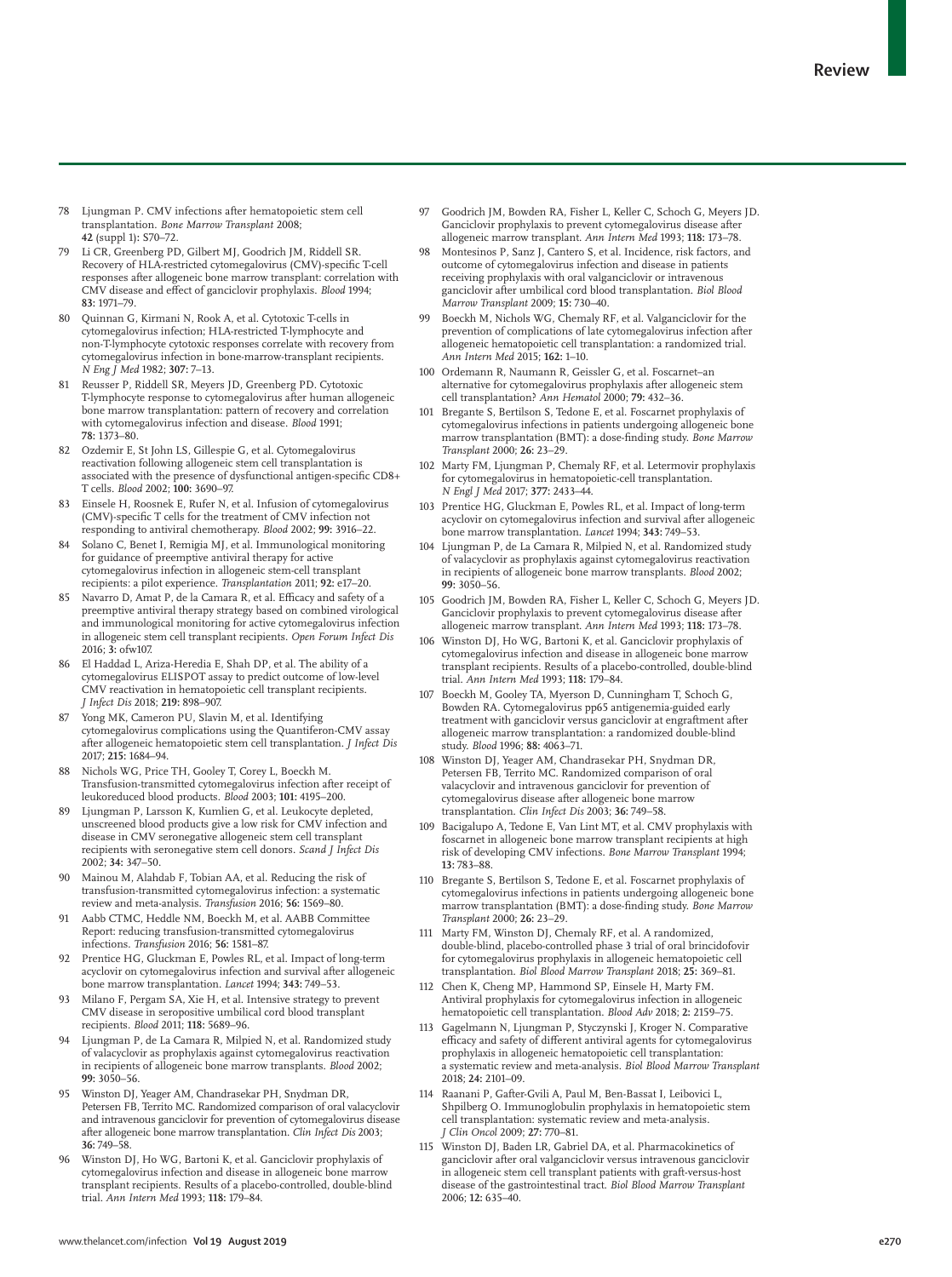- 116 Einsele H, Reusser P, Bornhauser M, et al. Oral valganciclovir leads to higher exposure to ganciclovir than intravenous ganciclovir in patients following allogeneic stem cell transplantation. *Blood* 2006; **107:** 3002–08.
- 117 van der Heiden PL, Kalpoe JS, Barge RM, Willemze R, Kroes AC, Schippers EF. Oral valganciclovir as pre-emptive therapy has similar efficacy on cytomegalovirus DNA load reduction as intravenous ganciclovir in allogeneic stem cell transplantation recipients. *Bone Marrow Transplant* 2006; **37:** 693–98.
- 118 Ayala E, Greene J, Sandin R, et al. Valganciclovir is safe and effective as pre-emptive therapy for CMV infection in allogeneic hematopoietic stem cell transplantation. *Bone Marrow Transplant* 2006; **37:** 851–56.
- 119 Busca A, de Fabritiis P, Ghisetti V, et al. Oral valganciclovir as preemptive therapy for cytomegalovirus infection post allogeneic stem cell transplantation. *Transpl Infect Dis* 2007; **9:** 102–07.
- 120 Reusser P, Einsele H, Lee J, et al. Randomized multicenter trial of foscarnet versus ganciclovir for preemptive therapy of cytomegalovirus infection after allogeneic stem cell transplantation. *Blood* 2002; **99:** 1159–64.
- 121 Ljungman P, Deliliers GL, Platzbecker U, et al. Cidofovir for cytomegalovirus infection and disease in allogeneic stem cell transplant recipients. *Blood* 2001; **97:** 388–92.
- 122 Platzbecker U, Bandt D, Thiede C, et al. Successful preemptive cidofovir treatment for CMV antigenemia after dose-reduced conditioning and allogeneic blood stem cell transplantation. *Transplantation* 2001; **71:** 880–85.
- 123 Cesaro S, Zhou X, Manzardo C, et al. Cidofovir for cytomegalovirus reactivation in pediatric patients after hematopoietic stem cell transplantation. *J Clin Virol* 2005; **34:** 129–32.
- 124 Bacigalupo A, Bregante S, Tedone E, et al. Combined foscarnet-ganciclovir treatment for cytomegalovirus infections after allogeneic hemopoietic stem cell transplantation. *Transplantation* 1996; **62:** 376–80.
- 125 Mattes FM, Hainsworth EG, Geretti AM, et al. A randomized, controlled trial comparing ganciclovir to ganciclovir plus foscarnet (each at half dose) for preemptive therapy of cytomegalovirus infection in transplant recipients. *J Infect Dis* 2004; **189:** 1355–61.
- 126 Papanicolaou GA, Silveira FP, Langston AA, et al. Maribavir for refractory or resistant cytomegalovirus infections in hematopoietic-cell or solid-organ transplant recipients: a randomized, dose-ranging, double-blind, phase 2 study. *Clin Infect Dis* 2019; **68:** 1255–64.
- 127 Kaptein SJ, Efferth T, Leis M, et al. The anti-malaria drug artesunate inhibits replication of cytomegalovirus in vitro and in vivo. *Antiviral Res* 2006; **69:** 60–69.
- 128 Levi ME, Mandava N, Chan LK, Weinberg A, Olson JL. Treatment of multidrug-resistant cytomegalovirus retinitis with systemically administered leflunomide. *Transpl Infect Dis* 2006; **8:** 38–43.
- 129 Ehlert K, Groll AH, Kuehn J, Vormoor J. Treatment of refractory CMV-infection following hematopoietic stem cell transplantation with the combination of foscarnet and leflunomide. *Klin Padiatr* 2006; **218:** 180–84.
- 130 Avery RK, Bolwell BJ, Yen-Lieberman B, et al. Use of leflunomide in an allogeneic bone marrow transplant recipient with refractory cytomegalovirus infection. *Bone Marrow Transplant* 2004; **34:** 1071–75.
- 131 Battiwalla M, Paplham P, Almyroudis NG, et al. Leflunomide failure to control recurrent cytomegalovirus infection in the setting of renal failure after allogeneic stem cell transplantation. *Transpl Infect Dis* 2007; **9:** 28–32.
- 132 Emanuel D, Cunningham I, Jules EK, et al. Cytomegalovirus pneumonia after bone marrow transplantation successfully treated with the combination of ganciclovir and high-dose intravenous immune globulin. *Ann Intern Med* 1988; **109:** 777–82.
- 133 Reed E, Dandliker P, Meyers J. Treatment of cytomegalovirus pneumonia with 9-[2-hydroxy-1-(hydroxymethyl)ethoxymethyl] guanine and high-dose corticosteroids. *Ann Intern Med* 1986; **105:** 214–15.
- 134 Schmidt GM, Kovacs A, Zaia JA, et al. Ganciclovir/immunoglobulin combination therapy for the treatment of human cytomegalovirus-associated interstitial pneumonia in bone marrow allograft recipients. *Transplantation* 1988; **46:** 905–07.
- 135 Ljungman P, Cordonnier C, Einsele H, et al. Use of intravenous immune globulin in addition to antiviral therapy in the treatment of CMV gastrointestinal disease in allogeneic bone marrow transplant patients: a report from the European Group for Blood and Marrow Transplantation (EBMT). *Bone Marrow Transplant* 1998; **21:** 473–76.
- 136 Reusser P, Cordonnier C, Einsele H, et al. European survey of herpesvirus resistance to antiviral drugs in bone marrow transplant recipients. Infectious Diseases Working Party of the European Group for Blood and Marrow Transplantation (EBMT). *Bone Marrow Transplant* 1996; **17:** 813–17.
- 137 Nichols WG, Corey L, Gooley T, et al. Rising pp65 antigenemia during preemptive anticytomegalovirus therapy after allogeneic hematopoietic stem cell transplantation: risk factors, correlation with DNA load, and outcomes. *Blood* 2001; **97:** 867–74.
- 138 Chemaly RF, Chou S, Einsele H, et al. Definitions of resistant and refractory cytomegalovirus infection and disease in transplant recipients for use in clinical trials. *Clin Infect Dis* 2019; **68:** 1420–26.
- 139 Walter EA, Greenberg PD, Gilbert MJ, et al. Reconstitution of cellular immunity against cytomegalovirus in recipients of allogeneic bone marrow by transfer of T-cell clones from the donor. *N Engl J Med* 1995; **333:** 1038–44.
- 140 Peggs KS, Verfuerth S, Pizzey A, et al. Adoptive cellular therapy for early cytomegalovirus infection after allogeneic stem-cell transplantation with virus-specific T-cell lines. *Lancet* 2003; **362:** 1375–77.
- 141 Hanley PJ, Cruz CR, Savoldo B, et al. Functionally active virus-specific T cells that target cytomegalovirus, adenovirus, and EBV can be expanded from naive T-cell populations in cord blood and will target a range of viral epitopes. *Blood* 2009; **114:** 1958–67.
- 142 Leen AM, Bollard CM, Mendizabal AM, et al. Multicenter study of banked third-party virus-specific T cells to treat severe viral infections after hematopoietic stem cell transplantation. *Blood* 2013; **121:** 5113–23.
- 143 Gerdemann U, Katari UL, Papadopoulou A, et al. Safety and clinical efficacy of rapidly-generated trivirus-directed T cells as treatment for adenovirus, EBV, and cytomegalovirus infections after allogeneic hematopoietic stem cell transplant. *Mol Ther* 2013; **21:** 2113–21.
- 144 Neuenhahn M, Albrecht J, Odendahl M, et al. Transfer of minimally manipulated cytomegalovirus-specific T cells from stem cell or third-party donors to treat cytomegalovirus infection after allo-HSCT. *Leukemia* 2017; **31:** 2161–71.
- 145 Riddell SR, Watanabe KS, Goodrich JM, Li CR, Agha ME, Greenberg PD. Restoration of viral immunity in immunodeficient humans by the adoptive transfer of T cell clones. *Science* 1992; **257:** 238–41.
- 146 Feuchtinger T, Opherk K, Bethge WA, et al. Adoptive transfer of pp65-specific T cells for the treatment of chemorefractory cytomegalovirus disease or reactivation after haploidentical and matched unrelated stem cell transplantation. *Blood* 2010; **116:** 4360–67.
- 147 Schmitt A, Tonn T, Busch DH, et al. Adoptive transfer and selective reconstitution of streptamer-selected cytomegalovirus-specific CD8+ T cells leads to virus clearance in patients after allogeneic peripheral blood stem cell transplantation. *Transfusion* 2011; **51:** 591–99.
- 148 Stemberger C, Graef P, Odendahl M, et al. Lowest numbers of primary CD8(+) T cells can reconstitute protective immunity upon adoptive immunotherapy. *Blood* 2014; **124:** 628–37.
- 149 Khanna N, Stuehler C, Conrad B, et al. Generation of a multipathogen-specific T-cell product for adoptive immunotherapy based on activation-dependent expression of CD154. *Blood* 2011; **118:** 1121–31.
- 150 Mengarelli A, Annibali O, Pimpinelli F, et al. Prospective surveillance vs clinically driven approach for cytomegalovirus reactivation after autologous stem cell transplant. *J Infect* 2016; **72:** 265–68.
- 151 Rossini F, Terruzzi E, Cammarota S, et al. Cytomegalovirus infection after autologous stem cell transplantation: incidence and outcome in a group of patients undergoing a surveillance program. *Transpl Infect Dis* 2005; **7:** 122–25.
- 152 Kim JH, Goulston C, Sanders S, et al. Cytomegalovirus reactivation following autologous peripheral blood stem cell transplantation for multiple myeloma in the era of novel chemotherapeutics and tandem transplantation. *Biol Blood Marrow Transplant* 2012; **18:** 1753–58.